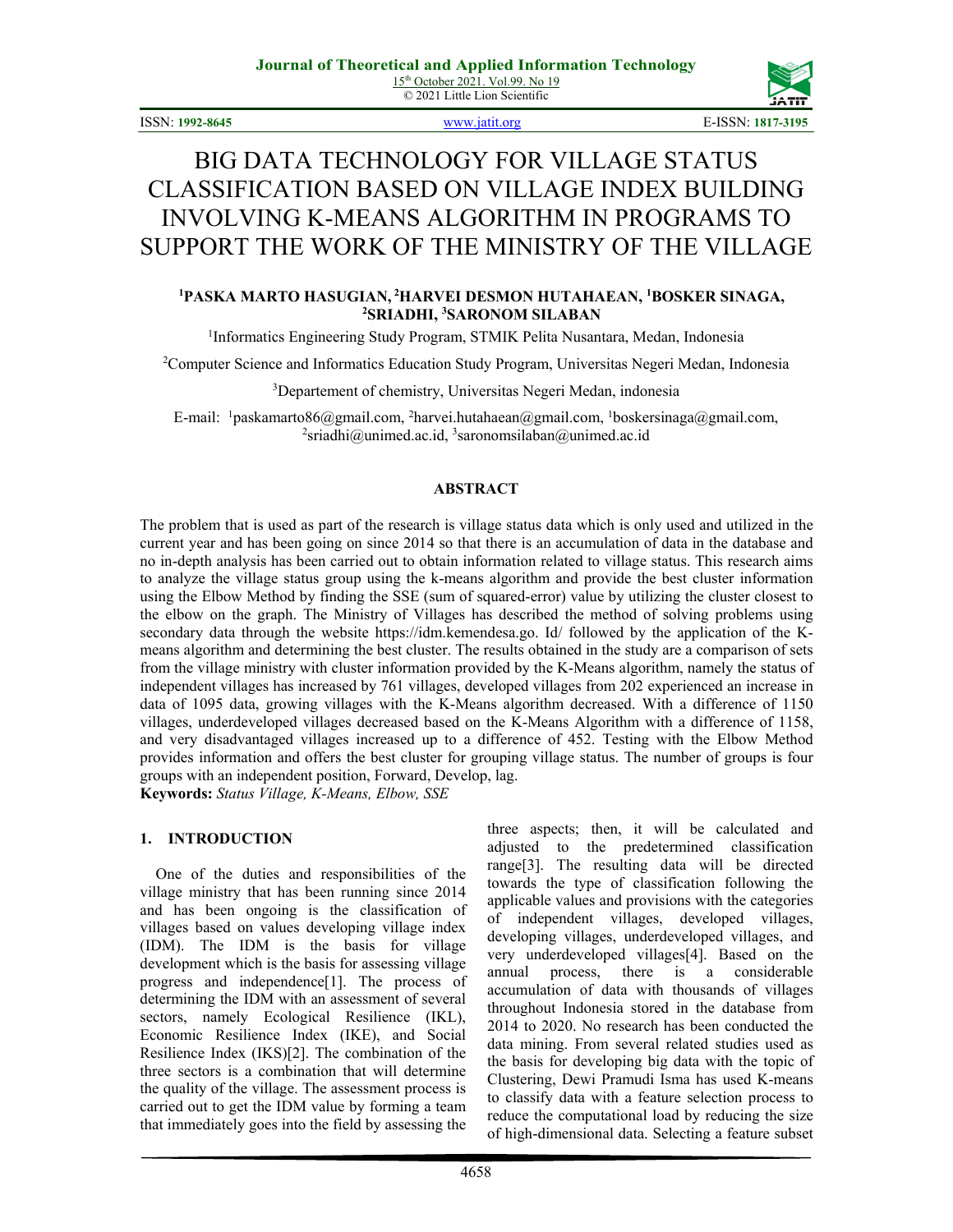15<sup>th</sup> October 2021. Vol.99. No 19 © 2021 Little Lion Scientific



ISSN: **1992-8645** [www.jatit.org](http://www.jatit.org/) E-ISSN: **1817-3195**

representing all the features used by removing irrelevant data and selecting one element representing a redundant number of features[5]. Agus Perdana's research utilizes the k-means algorithm to support the grouping of rice imported by the leading country of origin by dividing 4 clusters with supporting countries in the world[6]. A. Dharmarajan compares the use of algorithms for grouping between K-means and C-Means with a review of the final results obtained will help as part of decision making[7]. Some of these studies have carried out the grouping process by utilizing the kmeans algorithm, but these studies do not offer the most optimal number of clusters or the best group.

Based on this description, the researcher conducted data analysis to explore the potential and knowledge of a collection of village status databases in Indonesia by grouping the data so that new knowledge was generated and provided the best cluster information that could be used as a comparison to village status and was useful as input and determination of village status in next year[8] the excavation process by utilizing knowledge of data mining, namely Clustering with the working principle of dividing data into groups that have objects with the same characteristics[9]–[11]. Clustering is grouping data items into a small number of groups so that each group has something in common[12],[13]. Clustering plays an important role in data mining applications, such as scientific data exploration, information access, text mining, spatial database applications, and web analysis<sup>[14]</sup>. While the method used to support these activities is K-Means. K-means and its variants are a type of partition-based clustering algorithm that has been widely used in data clustering. K-means groups the data set into k clusters based on the shortest distance between the data and the cluster center[15]. The process of determining the grouping using the K-Means Cluster Analysis algorithm as a solution for classifying the characteristics of objects[16]. The reason for using the K-Means algorithm is because this algorithm has a fairly high accuracy of object size, so this algorithm is relatively more scalable and efficient for processing large numbers of objects[15]. K-Means is one part of the Clustering technique by utilizing unsupervised techniques by partitioning data into two or more groups[17]–[20]. With the basic concept of data getting closer to the center of the cluster by calculation, then the data is included in the predetermined cluster category[21]-[22],[23]. The process in K-Means randomly selects several cluster centers according to the specified number of clusters[17],[18]. In each iteration, the membership of the data to the new cluster center is calculated. The process will stop if the cluster center and data membership do not change[23]. The formula used to determine the classification of the pattern with the description 1) Determine k as the number of clusters to be formed 2). Initialization of the initial k centroids (cluster center points) randomly. 3) Allocate each data or object to the nearest cluster[24]–[26]. The distance between objects and the distance between objects with a certain cluster is determined by the distance between the data and the center of the cluster. To calculate the distance of all data to each cluster center, using the euclidean distance theory.  $D(i,j)$ = . With the provisions,  $D(i,j)$  $=$  distance of data I to the center of cluster j, Xki  $=$ data to I on attribute data to k,  $Xk$ j = center point of cluster j on attribute to k The distance of cluster center is recalculated with the current cluster membership. The cluster's center is the average of all data or objects in a particular cluster; if desired, the median value of the cluster can also be used<br>  $\sqrt{(x_{ki} - x_{kj})^2 + (x_{ki} - x_{kj}) + \dots + (x_{ki} - x_{kj})^2}$ [27],[28]. With the results of the grouping, measurements will be made of the most optimal cluster that will be offered by utilizing the Elbow method by finding the SSE value[29],[30].

The Elbow method is used to select the optimal number of clusters or groups based on the sum of square error (SSE) using the formula SSE= where K is the number of groups used in the K-MeansXi algorithm is the number of data and Ck is the number of clusters in the k cluster. From the grouping that is developed, the more qualified and able to maximize the more dominant group. The results of different percentages of each cluster value can be shown by using a graph as a source of information. If the value of the first cluster with the weight of the second cluster gives the angle in the graph or the value has decreased the most, then the value of the group is the best  $SSE = \sum_{k=1}^{K} \sum_{mi \in Sk} [X_i - C_k]]^2[31] - [33].$ 

#### **2. RELATED WORK**

Manoj Kumar Gupta, Pravin Chandra, with the research topic MP-K-Means: Modified Partition Based Cluster Initialization Method for K-Means Algorithm, stated that the performance and accuracy of K-means are influenced by the selection of the initial cluster centroid by finding the Cluster Initialization Method Based on Modified Partitions for k-means (MP-k-means). In MP-k-means, the data dimensions are partitioned so that if 'd' is the data dimension, then a list of 'd'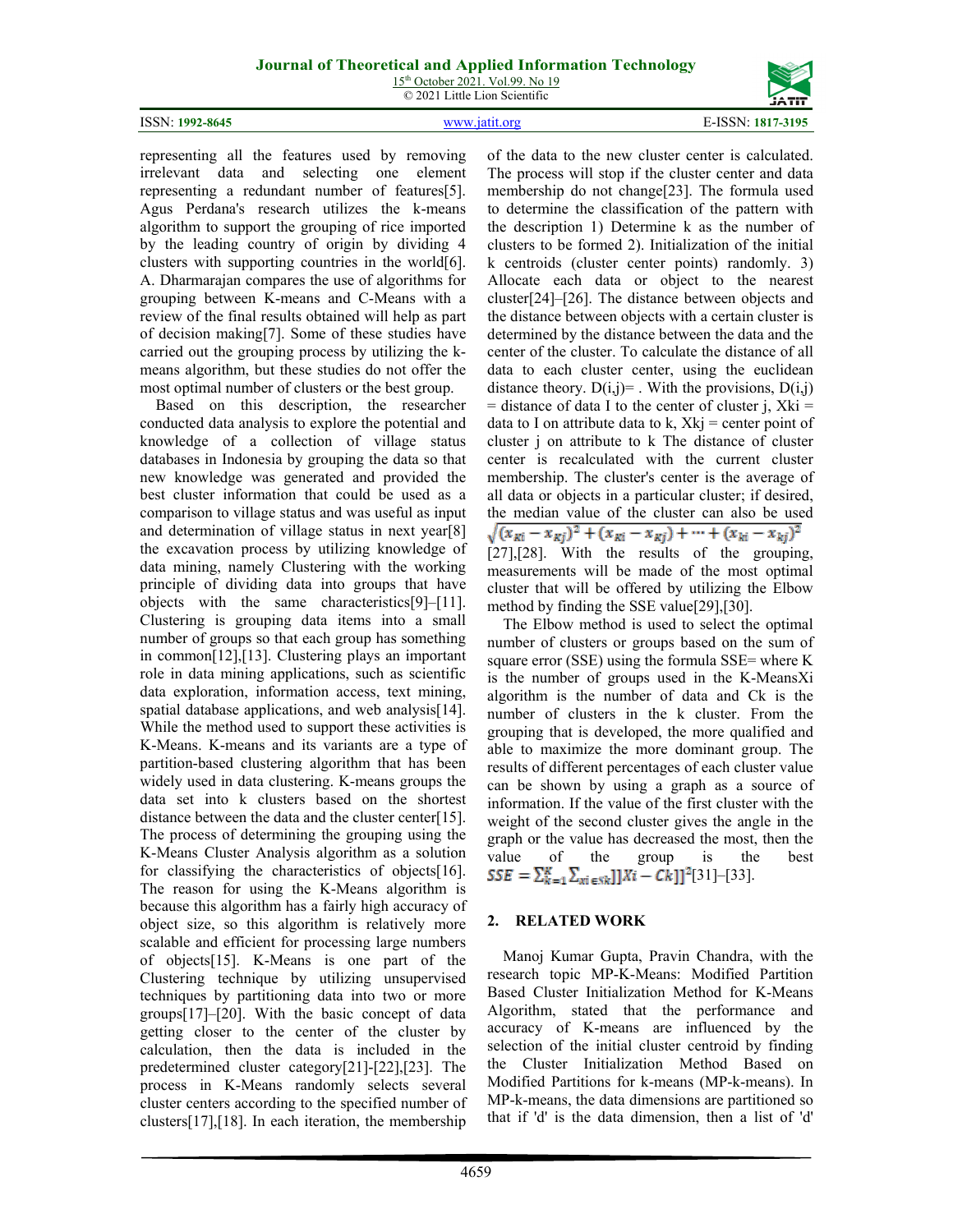



consisting of equal-sized partitions 'k's based on the mean of the positions is created[34].

Kaile Zhou, Shanlin Yang with the topic Effect of cluster size distribution on Clustering: a comparative study of k-means and fuzzy means Clustering with the main focus on the effect of data distribution on Clustering and presents a comparative analysis of k-means Clustering and FCM with the emphasis that Experiments Extensive analysis of synthetic datasets and real-world datasets show that FCM has more potent uniform effects than k-means[19].

The research of S. Santha Subbulaxmi, G. Arumugam with the topic of K-Means Cluster-Based Undersampling Ensemble for Imbalanced Data Classification with a research study that the K-Means cluster-based undersampling ensemble algorithm is proposed to overcome the problem of unbalanced data classification. The proposed method combines the undersampling and boosting methods based on the K-Means cluster. The experimental results show that the proposed algorithm outperforms other ensemble sampling algorithms from previous studies[35].

Research by PV Sankar Ganesh, P. Sripriya with Fuzzy Bat-based Cluster Center Selection Algorithm (FBCCSA) Improved K-Means Algorithm for Type 2 Diabetes Mellitus Prediction proposes an algorithm to perform clusters with improved K-Means algorithm with cluster center selection (CCS) selection. And Logistic Regression (LR) algorithms In the first level, a K-means algorithm enhanced by FBCCSA is proposed to remove incorrectly clustered data[17].

Riski Annisa et al., with the publication title, Improved point center algorithm for K-Means clustering to increase software defect prediction, provide a discussion that the proposed algorithm overcomes random centroid values in k-means and then applies it to predict software defect module errors. The point center algorithm is proposed to determine the initial centroid value for optimization of the k-means algorithm. These findings are helpful and contribute to developing clustering models to handle data, such as to predict software defect modules more accurately[36].

Salvatore Leonardi, Natalia Distefano, Giulia Pulvirenti, with the topic Identification Of Road Safety Measures For Elderly Pedestrians Based On K-Means Clustering And Hierarchical Cluster Analysis, suggested that Hierarchical Clustering and K-Means are used to explore which solutions are proposed by elderly pedestrians to improve pedestrian safety. foot[37].

#### **3. PROPOSED METHODOLOGY**

This research focuses on group data and providing the best group information from the groups formed. For the grouping process by utilizing the K-means algorithm and providing information on the best cluster or the most optimal cluster by using the Elbow method. The stages of the process carried out are 1) Data collection by summarizing the data that has been recorded in the village ministry database in IDM management 2) Preprocessing stages to ensure data suitability for calculations using the K-Means algorithm, 3) Grouping based on algorithms is tested to provide exposure the best cluster and describe the description of the grouping as part of knowledge 4) Utilization of the Elbow method. Flowchart K-Means algorithm by following the following flow:



*Figure 1. Flowchart the K-Means algorithm*

To ensure the process of grouping village status, relevant data is needed. The data is generated from the village ministry's website page with management data devoted to the IDM (Development Village Index) on pagehttps://idm.kemendesa.go.id/. The data used as test data is 2019 data with a village status group of 5439 villages spread across North Sumatra with the data group in the following table.

*Table 1. Grouping of Village Status in 2019.*

| Village Status             | Number of Villages |
|----------------------------|--------------------|
| Independent Village        |                    |
| <b>Advanced Village</b>    | 202                |
| Developing Village         | 2443               |
| Disadvantaged Village      | 2040               |
| Very Disadvantaged Village | 721                |
| Total                      | 5416               |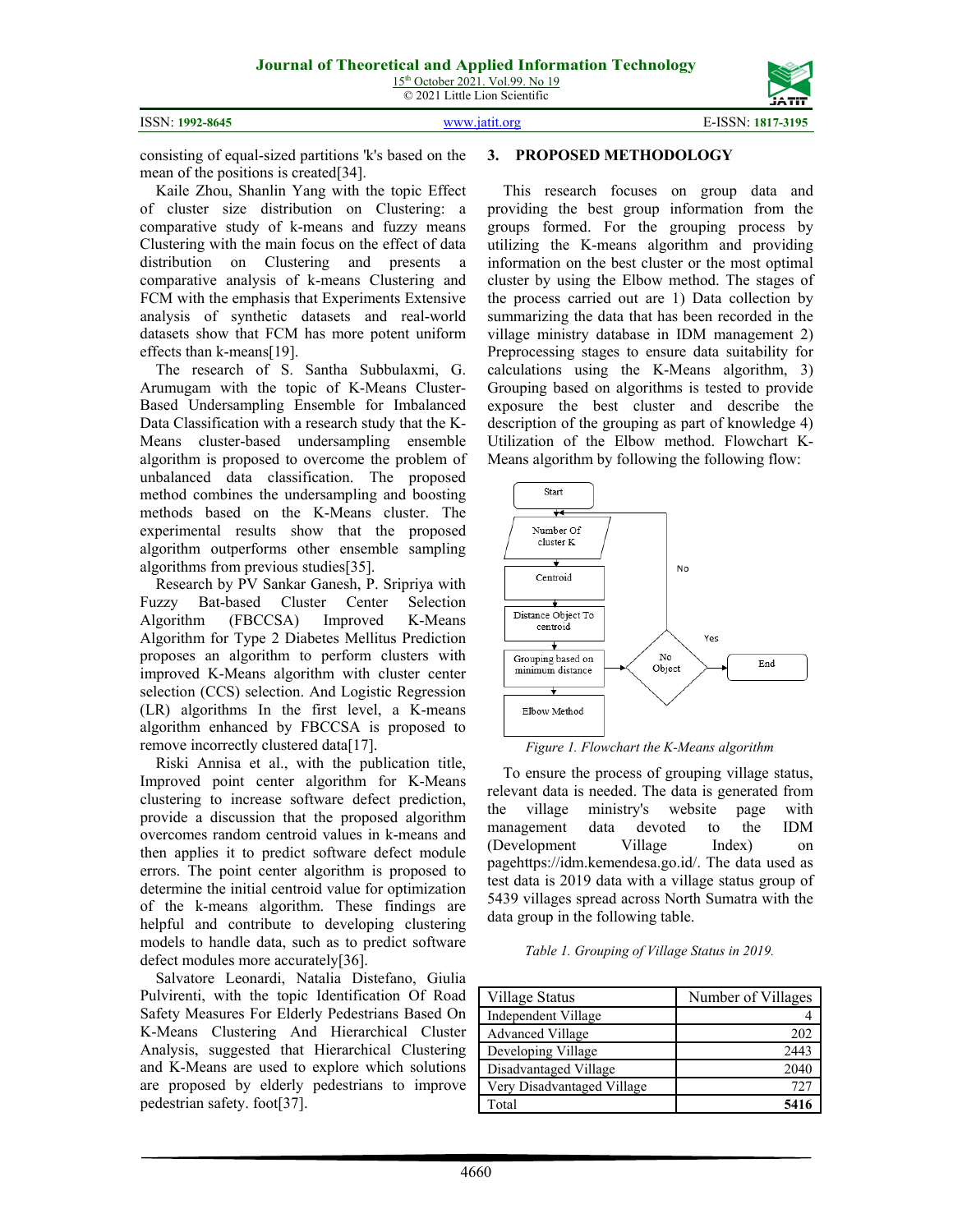15<sup>th</sup> October 2021. Vol.99. No 19 © 2021 Little Lion Scientific





The grouping of villages follows the rules and regulations that the Ministry of Villages PDTT has issued with a table description [3].

*Table 2. Village Status and Threshold Value.*

| Village Status                   | Value                                                                                              |
|----------------------------------|----------------------------------------------------------------------------------------------------|
| Independent<br>Village           | Village Build Index is greater $(>)$<br>than 0.8155.                                               |
| Advanced<br>Village              | The Village Index Build is less and<br>equal to $(\le)$ 0.8155 and greater $(\ge)$<br>than 0.7072. |
| Developing<br>Village            | The Develop Village Index is less<br>and equal to $(\le)$ 0.7072 and greater<br>$(>)$ than 0.5989. |
| Disadvantaged<br>Village         | The Develop Village Index is less<br>and equal to $(\le)$ 0.5989 and greater<br>$(>)$ than 0.4907. |
| Very<br>Disadvantaged<br>Village | Village Build Index less and smaller<br>$(\le)$ than 0.4907.                                       |

At the preprocessing stage in determining village status based on the village development index with three main supporting attributes, namely IKS (Social Resilience Index), IKE (Economic Resilience Index), IKS (Environmental Resilience Index), and IDM (Development Village Index) with the amount of data to be tested as many as 5416. The status that has been defined by IDM data (Development Village Index) will be transformed into a status code, namely Independent Village (1), Advanced Village (3), Developing Village (3), Disadvantaged Village (4), Very Disadvantaged Village (5). The description of the data used is described below:

*Table 3. Data Processing*

| No | <b>IKS</b> | <b>IKE</b> | IKL    | <b>IDM</b> |
|----|------------|------------|--------|------------|
|    | 0.7029     | 0.5167     | 0.6    | 0.606533   |
| 2  | 0.7029     | 0.45       | 0.6    | 0.5843     |
| 3  | 0.7829     | 0.6333     | 0.6    | 0.672067   |
| 4  | 0.6171     | 0.5        | 0.6667 | 0.5946     |
| 5  | 0.6343     | 0.45       | 0.6    | 0.561433   |
| 6  | 0.68       | 0.45       | 0.6    | 0.576667   |
| 7  | 0.6114     | 0.4167     | 0.6    | 0.5427     |
| 8  | 0.6        | 0.3667     | 0.6667 | 0.544467   |
| 9  | 0.4743     | 0.3833     | 0.6    | 0.485867   |
| 10 | 0.5886     | 0.5        | 0.6    | 0.562867   |
| 11 | 0.5657     | 0.35       | 0.5333 | 0.483      |

| No   | <b>IKS</b> | <b>IKE</b> | IKL    | IDM      |
|------|------------|------------|--------|----------|
| 12   | 0.5829     | 0.4833     | 0.6667 | 0.577633 |
| 13   | 0.5486     | 0.4333     | 0.6667 | 0.549533 |
| 14   | 0.4971     | 0.3667     | 0.6    | 0.487933 |
| 15   | 0.68       | 0.55       | 0.6    | 0.61     |
| .    | 0.5029     | 0.4167     | 0.6    | 0.506533 |
| 5410 | 0.52       | 0.5        | 0.8667 | 0.6289   |
| 5411 | 0.6343     | 0.4167     | 0.8    | 0.617    |
| 5412 | 0.7029     | 0.5333     | 0.6667 | 0.6343   |
| 5413 | 0.5657     | 0.5333     | 0.8667 | 0.655233 |
| 5414 | 0.5429     | 0.35       | 0.6667 | 0.519867 |
| 5415 | 0.5886     | 0.35       | 0.6    | 0.512867 |
| 5416 | 0.5486     | 0.3333     | 0.6667 | 0.5162   |

Statistics from the data used with IKS, IKE, and IKL attributes are descriptions of data types, missing data with statistical details with IDM min, IDM max, and the average of IDM. The report is in table 3 below:

*Table 4. Data statistics based on IDM.*

| Name       |      | Missing | Statistic |       |         |  |  |  |
|------------|------|---------|-----------|-------|---------|--|--|--|
|            | Type |         | Min       | Max   | Average |  |  |  |
| <b>IKS</b> | Real |         | 0.303     | 0.971 | 0.658   |  |  |  |
| IKE        | Real |         | 0.150     | 0.950 | 0.456   |  |  |  |
| IKI.       | Real |         |           |       | 0.637   |  |  |  |

# **4. EXPERIMENT AND RESULTS**

#### **4.1 Grouping With K-Means Algorithm**

To perform the clustering process using the K-Means algorithm, the initialization or determination of the cluster number is determined as the initial cluster center. Determination of the number of clusters with several cluster studies with parameter values  $(K)$  from cluster 2 to the number of sets as many as 10. The process of determining the center point randomly in the first iteration and subsequent iterations is according to the data in the same group. The distribution process of The total number of data, the iteration used with a maximum number of 10 rounds with the basic principle iteration, will stop if the values in the previous round have the same data group. The results of the clustering process in 2 clusters up to 10 sets with the number of iterations each with the following description: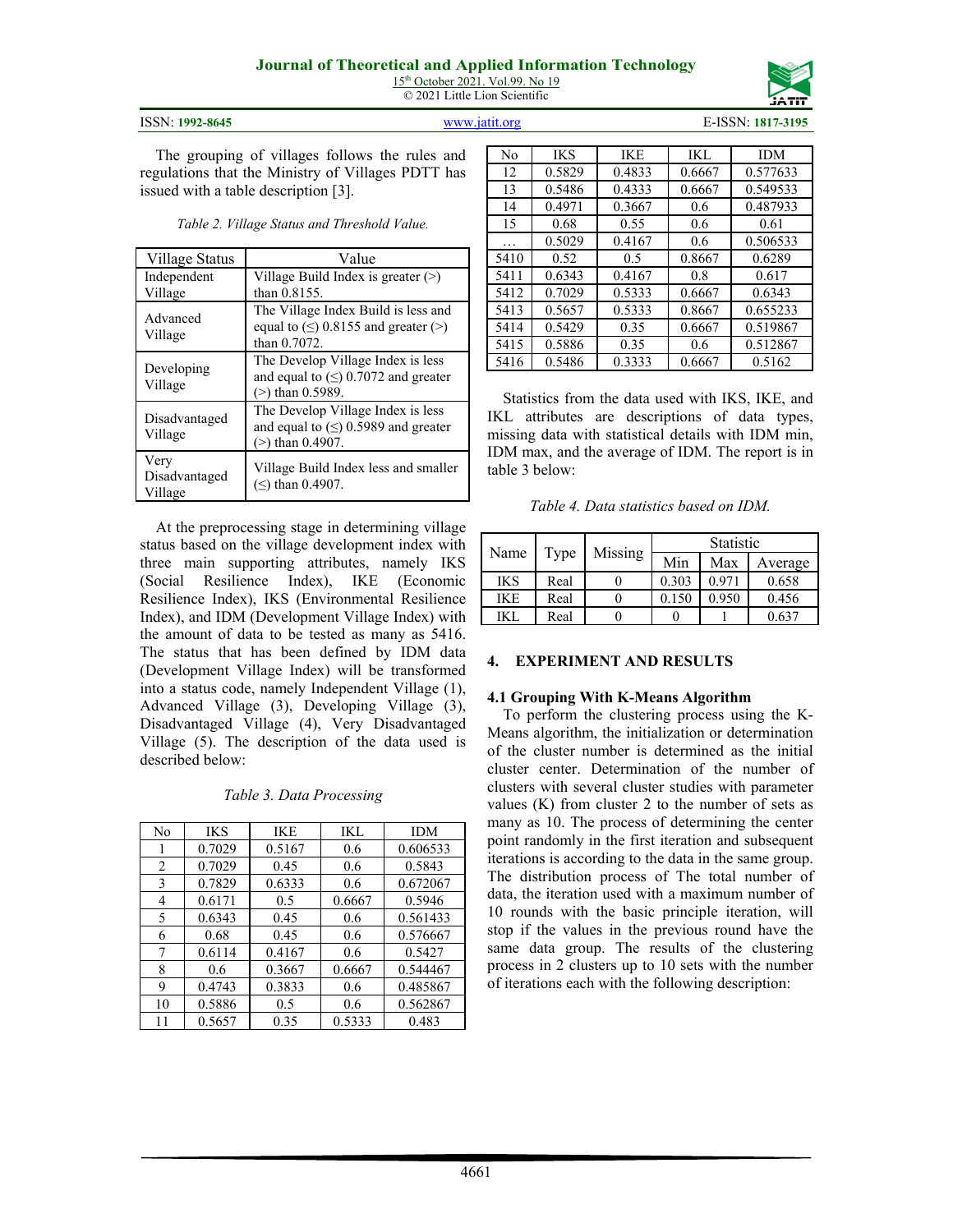

| ISSN: 1992-8645 | www.jatit.org | E-ISSN: 1817-3195 |
|-----------------|---------------|-------------------|
|-----------------|---------------|-------------------|

I Center Points Data groups C1 C2 C1 C2 IKS IKE IKL IKS IKE IKL 1 0.3657 0.4333 0 0 0.8857 0.7 1 4350 1066 0.528881 0.340937 0.555684 0.689823 0.494901 0.657125 1669 3747 0.708683 0.526034 0.645813 0.544785 0.326762 0.617789 1876 3540 0.712907 0.533239 0.646532 0.554898 0.323062 0.599516 3500 1916 0.713174 0.534776 0.647864 0.557709 0.32172 0.593681 3480 1936 0.713374 0.477107 0.577026 0.558955 0.321512 0.591129 3622 1794 0.711637 0.289614 0.351159 0.550241 0.321283 0.609491 341 5075 0.71826 0.345796 0.299898 0.654138 0.296282 0.445056 197 5219 0.744081 0.393995 0.263615 0.654933 0.2961 0.442599 264 5152 10 | 0.762298 | 0.38201 | 0.26843 | 0.65284 | 0.295548 | 0.444784 | 250 | 5166

#### *Table 5. Center Points and Cluster Data Groups 2.*

*Table 6. Center Points and Cluster Data Groups 3.*

|                    | Data groups |        |                    |                             |               |      |      |             |              |             |     |
|--------------------|-------------|--------|--------------------|-----------------------------|---------------|------|------|-------------|--------------|-------------|-----|
| C2                 |             |        |                    |                             |               |      |      | $\sim$<br>◡ | $\cap$<br>◡▵ | $\sim$<br>ں |     |
| IKS                | ιKΕ         | IKL    | IKS                | IKE                         | IKI           | IKS  | IKE  |             |              |             |     |
| 0.36               | 0.43        |        | 0.70               | 0.55                        | 0.6           | 0.88 | 0.7  |             | 39           | 527         | 106 |
| $\mathbf{r}$<br>۱9 | ⊸ ک∙ ف      | $\sim$ | $\sim$<br>$\Omega$ | $\mathbf{\Omega}$<br>$\sim$ | $\sim$ $\sim$ | 0.65 | 0.45 | 0.63        |              | 4749        | 667 |

|  |  |  | Table 7. Center Points and Cluster Data Groups 4. |
|--|--|--|---------------------------------------------------|
|  |  |  |                                                   |

|             | Center Points |  |                |                |      |      |            |      |      |      |             |     | Data groups |      |     |  |
|-------------|---------------|--|----------------|----------------|------|------|------------|------|------|------|-------------|-----|-------------|------|-----|--|
|             |               |  |                |                | ∩≏   |      |            | C4   |      |      | $\sim$<br>◡ |     | $\sim$      |      |     |  |
| IKS         | IKE           |  |                | KE             | 'IKL | IKS  | <b>IKE</b> | 'IKL |      | IKE  | IKL         |     |             |      |     |  |
| $v_{\cdot}$ |               |  | 0,46           | 0,33           | 0.53 | 0.74 | 0.58       | 0.67 | 0,89 | 0.70 |             | ິ   | 1841        | 3507 | 60  |  |
| 52          |               |  | Q <sub>2</sub> | $\gamma$ $\pi$ | 1.87 | 0.71 | 0.53       |      | 0.84 | 0.75 | 76          | 226 |             | 486  | 329 |  |

|    |      |      |          | <b>Center Points</b> |              |      |      |                | Data groups    |      |                |
|----|------|------|----------|----------------------|--------------|------|------|----------------|----------------|------|----------------|
| I  |      | C1   |          |                      | C2C5         |      |      | C <sub>2</sub> | C <sub>3</sub> | C4   | C <sub>5</sub> |
|    | IKS  | IKE  | IKL      | IKS                  | IKE          | IKL  | C1   |                |                |      |                |
|    | 0,37 | 0,43 | $\theta$ | 0,57                 | 0,38         | 0,47 | 3    | 2531           | 637            | 2034 | 211            |
| 2  | 0.41 | 0.42 | 0.16     | 0,58                 | 0,36         | 0.62 | 30   | 2169           | 703            | 2172 | 342            |
| 3  | 0.49 | 0,38 | 0,30     | 0,57                 | 0,35<br>0.63 |      | 116  | 1853           | 816            | 2203 | 428            |
| 4  | 0,52 | 0,36 | 0.39     | 0,56                 | 0,34         | 0.64 | 203  | 1646           | 956            | 2093 | 518            |
| 5  | 0.53 | 0,36 | 0.43     | 0,56                 | 0,33         | 0.64 | 301  | 1456           | 1053           | 2002 | 604            |
| 6  | 0.53 | 0.37 | 0.48     | 0,55                 | 0,32         | 0.65 | 514  | 1198           | 1145           | 1889 | 670            |
| 7  | 0,53 | 0.40 | 0.55     | 0.55                 | 0,30         | 0.65 | 741  | 1045           | 1186           | 1720 | 724            |
| 8  | 0.55 | 0.41 | 0.60     | 0,54                 | 0,28         | 0.63 | 949  | 959            | 1224           | 1538 | 746            |
| 9  | 0,57 | 0.41 | 0,62     | 0,53                 | 0,28         | 0.63 | 1084 | 913            | 1268           | 1393 | 758            |
| 10 | 0,58 | 0.41 | 0,62     | 0,52                 | 0,28         | 0.62 | 1179 | 882            | 1293           | 1297 | 765            |

*Table 8. Center Points and Cluster Data Groups 5.*

*Table 9. Center Points and Cluster Data Groups 6.*

|   |                  |      |          | <b>Center Points</b> |      |      | Data groups |                |      |      |     |                |  |
|---|------------------|------|----------|----------------------|------|------|-------------|----------------|------|------|-----|----------------|--|
|   | C2C6<br>C1<br>C2 |      |          |                      |      |      |             | C <sub>3</sub> | C4   |      | C6  |                |  |
|   | IKS              | IKE  | IKL      | IKS                  | IKE  | IKL  |             |                |      |      |     |                |  |
|   | 0,37             | 0.43 | $\theta$ | 0.47                 | 0.38 | 0,60 | 10          | 1442           | 2480 | 1353 | 127 | $\overline{4}$ |  |
| ∠ | 0,53             | 0.39 | 0,15     | 0.53                 | 0.33 | 0.62 | 56          | 1446           | 2278 | 1393 | 216 | 27             |  |
|   | 0.56             | 0,39 | 0,30     | 0.53                 | 0,32 | 0.63 | 149         | 1366           | 2139 | 1449 | 235 | 78             |  |
| 4 | 0,57             | 0.40 | 0,40     | 0.53                 | 0.31 | 0,64 | 351         | 1220           | 1976 | 1455 | 244 | 170            |  |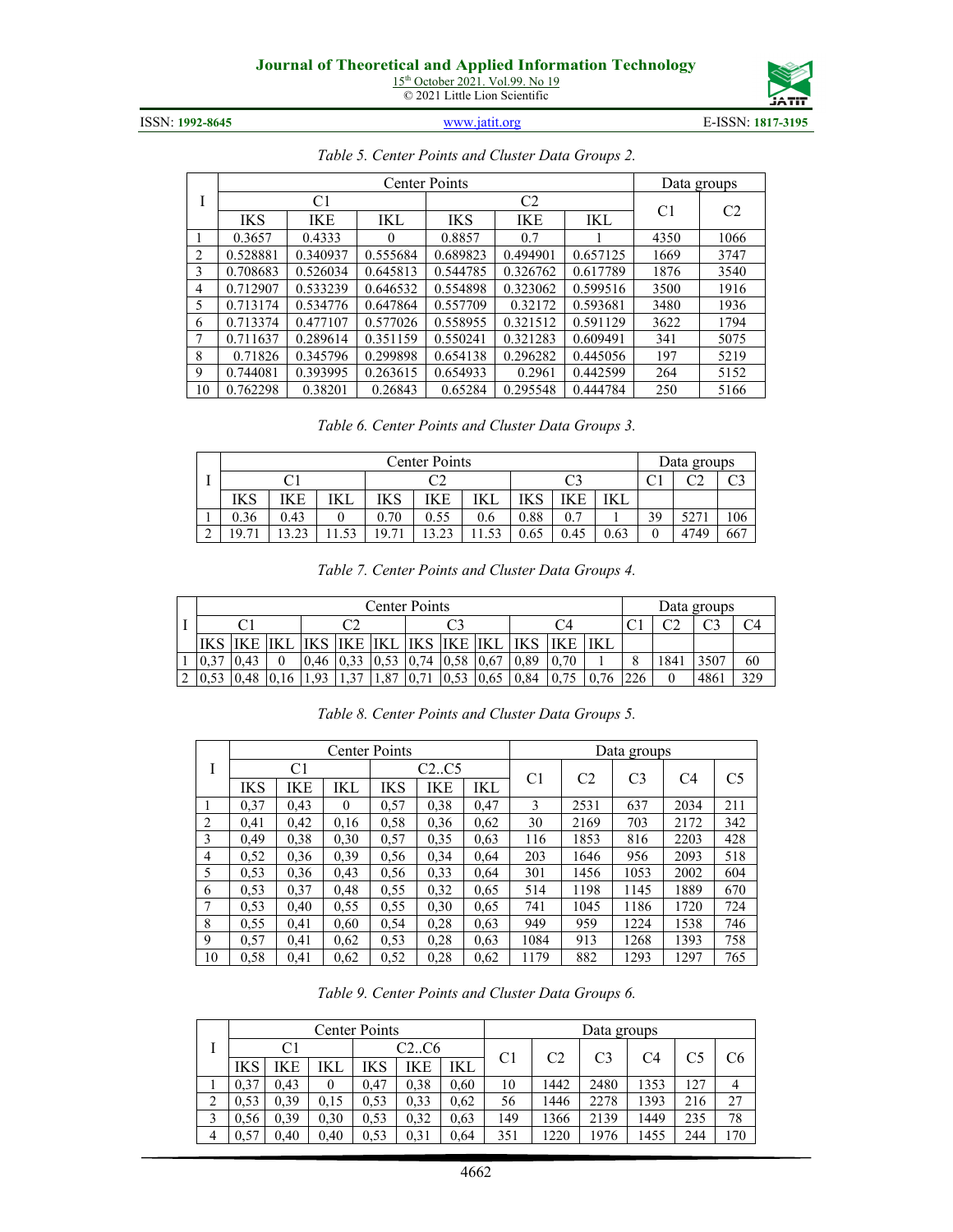15<sup>th</sup> October 2021. Vol.99. No 19 © 2021 Little Lion Scientific



ISSN: **1992-8645** [www.jatit.org](http://www.jatit.org/) E-ISSN: **1817-3195**

|    |      |      |      | <b>Center Points</b> |      |      | Data groups |                |                |      |     |     |  |  |
|----|------|------|------|----------------------|------|------|-------------|----------------|----------------|------|-----|-----|--|--|
|    |      | C1   |      |                      | C2C6 |      | C1          | C <sub>2</sub> | C <sub>3</sub> | C4   | C5  | C6  |  |  |
|    | IKS  | ΙKΕ  | IKL  | IKS                  | IKE  | IKL  |             |                |                |      |     |     |  |  |
|    | 0,57 | 0.42 | 0.51 | 0.53                 | 0,30 | 0,64 | 709         | 1068           | 1690           | 1399 | 255 | 295 |  |  |
| 6  | 0,57 | 0.42 | 0.59 | 0.53                 | 0,29 | 0.63 | 922         | 985            | 1467           | 1358 | 272 | 412 |  |  |
| ⇁  | 0,57 | 0.42 | 0.61 | 0,52                 | 0,28 | 0.63 | 1026        | 950            | 1287           | 1342 | 287 | 524 |  |  |
| 8  | 0.58 | 0.42 | 0.62 | 0,52                 | 0,28 | 0,62 | 1082        | 931            | 1188           | 1283 | 313 | 619 |  |  |
| 9  | 0,58 | 0.42 | 0,62 | 0,52                 | 0,28 | 0,62 | 1097        | 921            | 1128           | 1257 | 340 | 673 |  |  |
| 10 | 0.59 | 0.41 | 0,63 | 0,52                 | 0,28 | 0.62 | 1120        | 902            | 1080           | 1230 | 358 | 726 |  |  |

| Table 10. Center Points and Cluster Data Groups 7. |  |  |
|----------------------------------------------------|--|--|
|                                                    |  |  |

|    |      |      |          | <b>Center Points</b> |      |      | Data groups |     |                |      |      |     |     |
|----|------|------|----------|----------------------|------|------|-------------|-----|----------------|------|------|-----|-----|
|    |      | C1   |          |                      | C2C7 |      | C1          | C2  | C <sub>3</sub> | C4   | C5   |     | C7  |
|    | IKS  | IKE  | IKL      | IKS                  | IKE  | IKL  |             |     |                |      |      | C6  |     |
|    | 0,37 | 0.43 | $\theta$ | 0,54                 | 0,18 | 0.47 | 10          | 100 | 1264           | 3126 | 475  | 395 | 46  |
| 2  | 0.47 | 0.42 | 0,24     | 0,51                 | 0,25 | 0.46 | 57          | 322 | 1241           | 2189 | 874  | 475 | 258 |
| 3  | 0,52 | 0.42 | 0.37     | 0.49                 | 0,23 | 0,58 | 164         | 468 | 1140           | 1724 | 984  | 485 | 451 |
| 4  | 0.55 | 0.42 | 0.45     | 0.48                 | 0,24 | 0,62 | 337         | 541 | 998            | 1474 | 1001 | 472 | 593 |
| 5  | 0,54 | 0.43 | 0,53     | 0.48                 | 0,25 | 0.62 | 490         | 587 | 899            | 1326 | 964  | 438 | 712 |
| 6  | 0.55 | 0.43 | 0.59     | 0.49                 | 0,26 | 0.62 | 587         | 621 | 824            | 1241 | 953  | 412 | 778 |
| 7  | 0.55 | 0.43 | 0.61     | 0,49                 | 0,26 | 0.62 | 651         | 634 | 782            | 1177 | 944  | 398 | 830 |
| 8  | 0.55 | 0.43 | 0.61     | 0.49                 | 0,26 | 0.62 | 689         | 646 | 739            | 1144 | 966  | 387 | 845 |
| 9  | 0,56 | 0.43 | 0.62     | 0.49                 | 0,27 | 0.62 | 716         | 648 | 713            | 1418 | 1281 | 326 | 314 |
| 10 | 0,56 | 0.43 | 0,62     | 0,49                 | 0,27 | 0,62 | 799         | 647 | 773            | 1199 | 1178 | 502 | 318 |

|  |  |  | Table 11. Center Points and Cluster Data Groups 8. |
|--|--|--|----------------------------------------------------|
|  |  |  |                                                    |

|                |      |      |          | <b>Center Points</b> |       |      |     |     |                |      | Data groups |      |     |     |
|----------------|------|------|----------|----------------------|-------|------|-----|-----|----------------|------|-------------|------|-----|-----|
| Ι              |      | C1   |          |                      | C2.C8 |      | C1  | C2  | C <sub>3</sub> | C4   | C5          | C6   | rп  | C8  |
|                | IKS  | IKE  | IKL      | IKS                  | IKE   | IKL  |     |     |                |      |             |      |     |     |
|                | 0,37 | 0,43 | $\Omega$ | 0.45                 | 0,20  | 0,27 | 5   | 37  | 93             | 853  | 2707        | 1575 | 120 | 26  |
| 2              | 0,45 | 0.44 | 0,20     | 0,53                 | 0,30  | 0,32 | 33  | 96  | 185            | 929  | 2257        | 1655 | 191 | 70  |
| 3              | 0,51 | 0,46 | 0.35     | 0,55                 | 0.31  | 0,40 | 149 | 130 | 278            | 908  | 1943        | 1575 | 227 | 206 |
| 4              | 0.53 | 0,46 | 0.48     | 0.58                 | 0,30  | 0,43 | 376 | 165 | 355            | 821  | 1601        | 1493 | 202 | 394 |
| 5              | 0,55 | 0.46 | 0,57     | 0.59                 | 0,30  | 0,47 | 533 | 248 | 74             | 1101 | 1333        | 1394 | 195 | 538 |
| 6              | 0,57 | 0.47 | 0.61     | 0.59                 | 0,28  | 0.51 | 742 | 355 | 160            | 827  | 1208        | 1315 | 188 | 621 |
| $\overline{7}$ | 0.59 | 0,48 | 0.62     | 0,61                 | 0,29  | 0.56 | 880 | 497 | 257            | 628  | 1026        | 1272 | 198 | 658 |
| 8              | 0,60 | 0,48 | 0.63     | 0.61                 | 0,31  | 0.60 | 905 | 626 | 348            | 522  | 883         | 1247 | 211 | 674 |
| 9              | 0,60 | 0,48 | 0.63     | 0,61                 | 0,33  | 0,62 | 891 | 674 | 432            | 481  | 837         | 1187 | 225 | 689 |
| 10             | 0,61 | 0.49 | 0.63     | 0.61                 | 0,33  | 0.63 | 945 | 679 | 474            | 468  | 794         | 1121 | 242 | 693 |

*Table 12. Center Points and Cluster Data Groups 9.*

|    |      |      |              | <b>Center Points</b> |      |      |     |     |                |      | Data groups |      |      |     |     |
|----|------|------|--------------|----------------------|------|------|-----|-----|----------------|------|-------------|------|------|-----|-----|
|    |      | C1   |              |                      | C2C9 |      |     |     |                |      |             |      |      |     |     |
|    | IKS  | IKE  | IKL          | ΙKS                  | IKE  | IKL  | C1  | C2  | C <sub>3</sub> | C4   | C5          | C6   |      | C8  | C9  |
|    | 0,37 | 0.43 | $\theta$     | 0.44                 | 0.35 | 0.13 |     | 10  | 241            | 140  | 1252        | 2716 | 977  | 63  | 16  |
| 2  | 0,37 | 0.43 | $\mathbf{0}$ | 0.45                 | 0.39 | 0,33 |     | 41  | 518            | 228  | 1015        | 2293 | 1129 | 138 | 53  |
| 3  | 0,37 | 0.43 | $\theta$     | 0.48                 | 0.41 | 0.42 | 2   | 172 | 530            | 463  | 958         | 1742 | 1220 | 175 | 154 |
| 4  | 0.40 | 0.39 | 0.07         | 0.51                 | 0.41 | 0.55 |     | 342 | 541            | 723  | 859         | 1308 | 1133 | 161 | 342 |
| 5  | 0.50 | 0.34 | 0.15         | 0.52                 | 0.41 | 0.60 | 38  | 456 | 539            | 839  | 762         | 1129 | 1043 | 157 | 453 |
| 6  | 0.54 | 0.33 | 0,28         | 0.53                 | 0.41 | 0.62 | 82  | 533 | 530            | 909  | 690         | 1004 | 946  | 158 | 564 |
| 7  | 0,55 | 0.24 | 0,25         | 0.54                 | 0.41 | 0.63 | 48  | 598 | 545            | 951  | 675         | 910  | 913  | 169 | 607 |
| 8  | 0.55 | 0.28 | 0.33         | 0.54                 | 0.41 | 0.62 | 87  | 622 | 540            | 994  | 639         | 854  | 868  | 180 | 632 |
| 9  | 0,55 | 0,30 | 0,39         | 0,55                 | 0.41 | 0.63 | 126 | 627 | 537            | 1026 | 602         | 833  | 845  | 191 | 629 |
| 10 | 0.55 | 0.31 | 0.43         | 0.55                 | 0.42 | 0.63 | 166 | 647 | 519            | 1018 | 584         | 818  | 823  | 197 | 644 |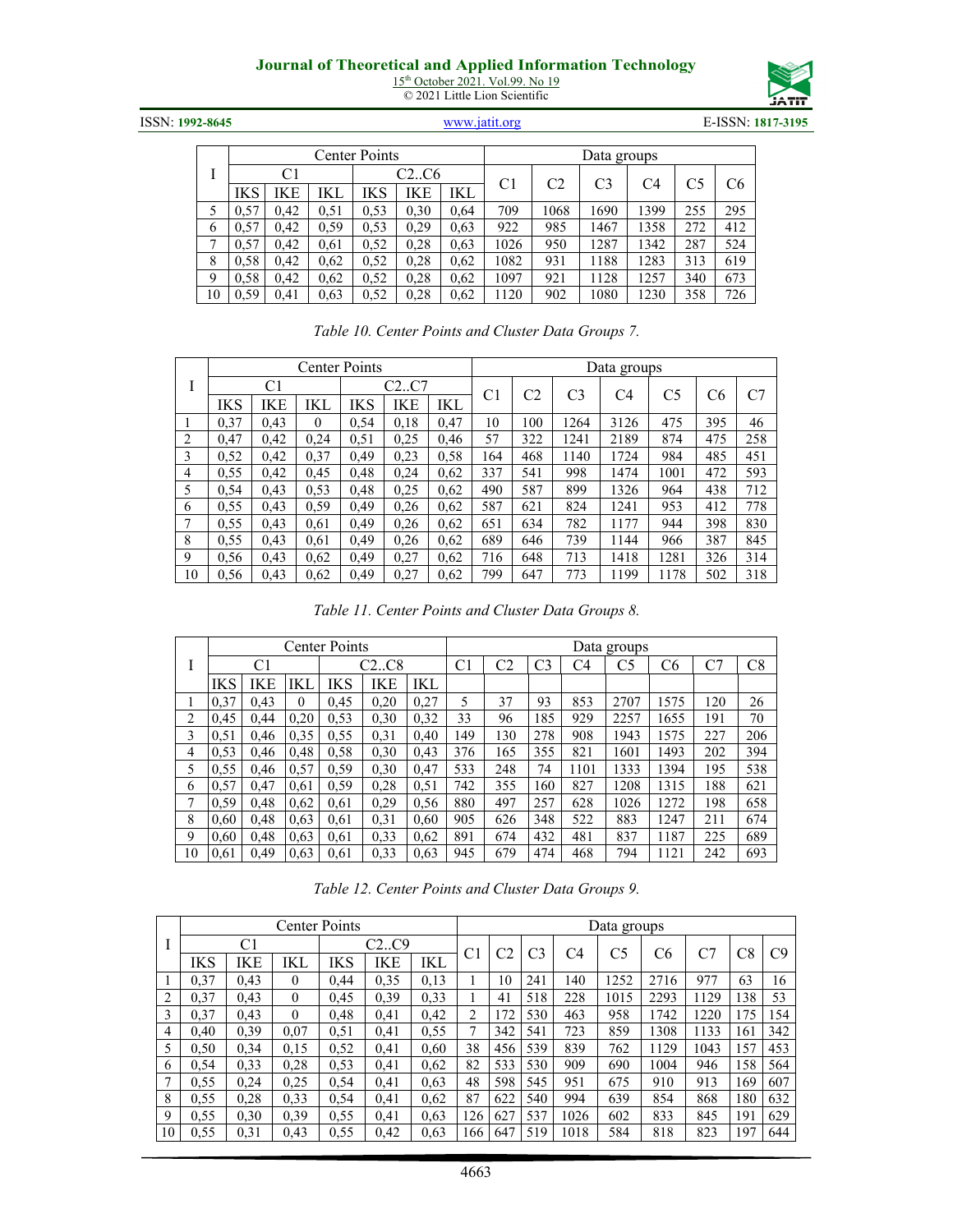15<sup>th</sup> October 2021. Vol.99. No 19 © 2021 Little Lion Scientific



ISSN: **1992-8645** [www.jatit.org](http://www.jatit.org/) E-ISSN: **1817-3195**

| www.jatit.org |  |
|---------------|--|
|               |  |

*Table 13. Center Points and Cluster Data Groups 10.*

|    |      |      |          | <b>Center Points</b> |       |      |     |     |                |     |      | Data groups |      |     |     |     |
|----|------|------|----------|----------------------|-------|------|-----|-----|----------------|-----|------|-------------|------|-----|-----|-----|
|    |      | C1   |          |                      | C2C10 |      | C1  |     | C <sub>3</sub> | C4  | C5   | C6          |      | C8  | C9  | C10 |
|    | IKS  | IKE  | IKI      | IKS                  | IKE   | IKL  |     |     |                |     |      |             |      |     |     |     |
|    | 0,37 | 0.43 | $\theta$ | 0.63                 | 0.25  | 0,20 | 4   | 14  | 196            | 187 | 1052 | 2631        | 1165 | 73  | 82  | 12  |
| ↑  | 0.49 | 0,51 | 0.12     | 0.66                 | 0,28  | 0,36 | 30  | 116 | 848            | 323 | 1068 | 1432        | 1044 | 330 | 162 | 63  |
| 3  | 0,55 | 0.49 | 0,28     | 0.64                 | 0,29  | 0.49 | 96  | 252 | 875            | 413 | 905  | 1046        | 871  | 643 | 181 | 134 |
| 4  | 0,57 | 0.49 | 0.40     | 0.64                 | 0,30  | 0.57 | 138 | 373 | 860            | 471 | 748  | 890         | 753  | 820 | 199 | 164 |
| 5  | 0.57 | 0.48 | 0,43     | 0.63                 | 0,30  | 0.60 | 146 | 436 | 866            | 488 | 683  | 824         | 712  | 875 | 196 | 190 |
| 6  | 0.57 | 0.48 | 0.44     | 0.63                 | 0,31  | 0.62 | 170 | 494 | 860            | 497 | 626  | 779         | 699  | 877 | 203 | 211 |
| 7  | 0,57 | 0.48 | 0.48     | 0.63                 | 0,32  | 0,63 | 217 | 534 | 837            | 504 | 568  | 764         | 679  | 882 | 211 | 220 |
| 8  | 0.56 | 0.49 | 0.53     | 0.63                 | 0.32  | 0.63 | 271 | 561 | 810            | 505 | 530  | 741         | 681  | 871 | 229 | 217 |
| 9  | 0,56 | 0.49 | 0,57     | 0.63                 | 0,33  | 0.63 | 315 | 575 | 769            | 491 | 523  | 742         | 679  | 856 | 251 | 215 |
| 10 | 0,56 | 0.49 | 0,60     | 0.63                 | 0.33  | 0.63 | 350 | 592 | 740            | 476 | 518  | 727         | 672  | 841 | 281 | 219 |

Graph of overall data grouping with a value of  $K = 2$  to a value of  $K = 10$  as shown in the following chart:























*Figure 2. Graph of Village Status Distribution Based on K = 2-10 Parameters*

The results of the clustering process in 2 Clusters up to 10 Clusters with the number of iterations each with the following description:

1. Grouping with a value of  $K = 2$  utilizes ten iterations with the data group in C1, totaling 4350 villages and C2 destroying 1066 villages. The second iteration, in a new group as membership, namely C1 as many as 1669 villages, and C2 as many as 3747 villages. A third iteration is new group membership, namely C1 as many as 1876 villages, and C2 as many as 3540 villages. The fourth iteration in a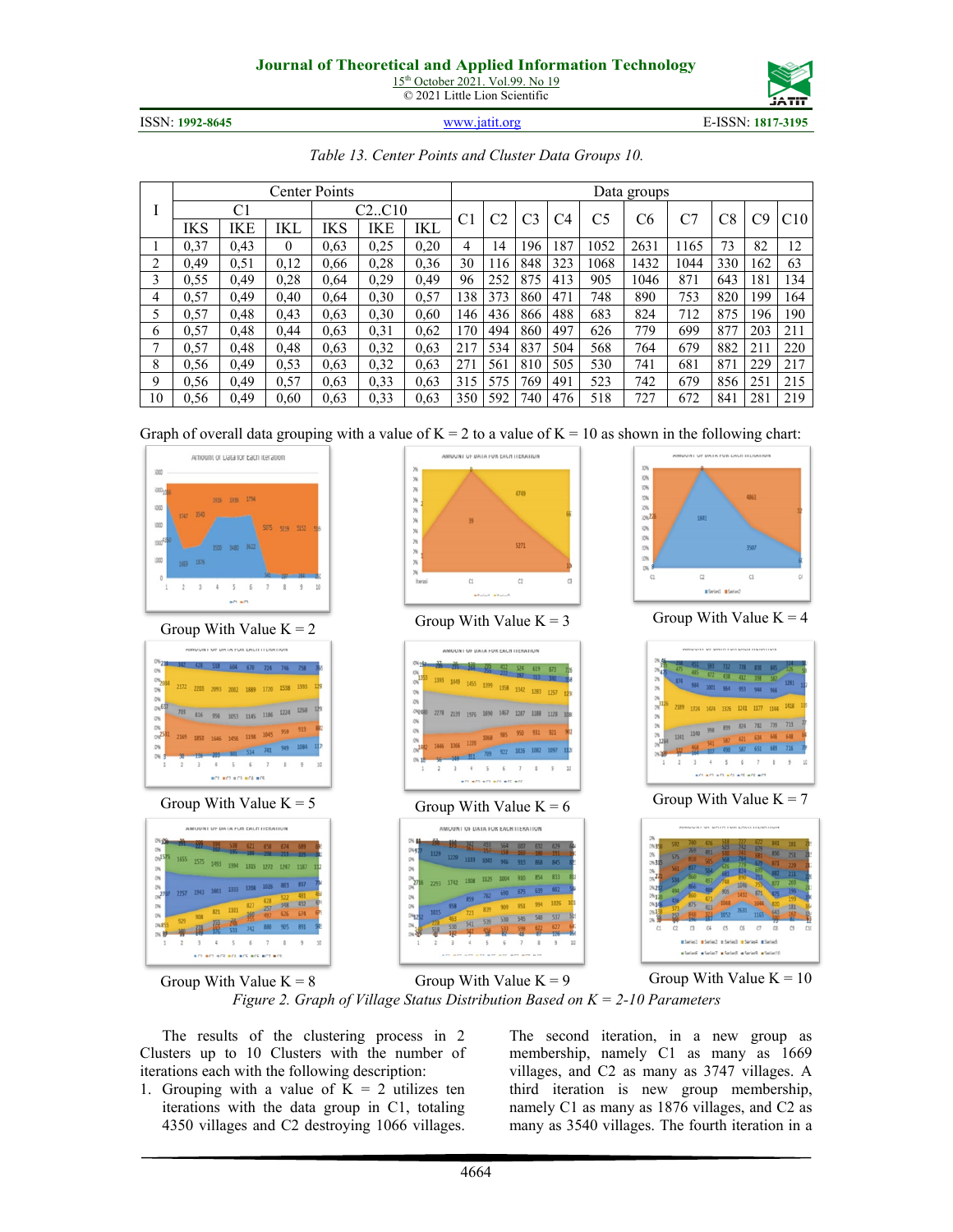

ISSN: **1992-8645** [www.jatit.org](http://www.jatit.org/) E-ISSN: **1817-3195**

new group as membership, namely C1 as many as 3500 villages, and C2 as many as 1916 villages. A fifth iteration is a new group membership, namely C1 as many as 3480 towns, and C2 as many as 1936 villages. The sixth iteration produces a new group as membership, namely C1 as many as 3622 villages, and C2 as many as 1794 villages. The seventh iteration makes a new group as membership, namely C1 as many as 341 villages, and C2 as many as 5075 villages. The eighth iteration in a new group as membership, namely C1 as many as 197 towns and C2 as many as 5219 villages. The ninth iteration, in a new group as membership, namely C1 as many as 264 cities, and C2 as many as 5152 towns. The tenth iteration produces a new group as membership, namely C1 as many as 250 villages, and C2 as many as 5166 villages.

- 2. The grouping with a value of  $K = 3$  utilizes two iterations with the data group in Cluster 1 (C1) as many as 39 villages, in Cluster 2 (C2) with the number of village data as much as 5271 while the data group in Cluster 3 (C3) with a total of 106 data. The second iteration produces a new group as membership, namely cluster 1 does not have a membership, in Cluster 2 with a total of 4749 data, in C3 with a total of 667.
- 3. The grouping with a value of  $K = 4$  utilizes two iterations with the data group in C1 as many as eight villages, C2 as many as 1841 villages, C3 as 3507 villages, while the data group in C4 as many as 60 villages. The second iteration produces new groups as membership, namely C1 as many as 226 villages, C2 does not have a membership, C3 as many as 4861 towns, and C4 as many as 329 villages.
- 4. The grouping with a value of  $K = 5$  utilizes ten iterations with data groups in C1 as many as 3 villages, C2 as 2531 villages, C3 as many as 637 villages, C4 as many as 2034 villages, while the data group in C5 as many as 211 villages. The second iteration resulted in a new group as membership, namely C1 as many as 30 villages, C2 as many as 2169 villages, C3 as many as 703 villages, C4 as many as 2172 villages, while the data group in C5 as many as 342 villages. Villages, C2 as many as 1853 villages, C3 as many as 816 villages, C4 as many as 2203 villages, while the data group in C5 as many as 428 villages. The fourth iteration resulted in new groups as membership, namely C1 as many as 203 villages, C2 as many as 1646 villages, C3 as many as 956 villages, C4 as many as 2093 villages, while the data group

in C5 is 518 villages. In the fifth iteration, new groups as membership were produced, namely C1 as many as 301 villages, C2 as many as 1456 villages, C3 as many as 1053 villages, C4 as many as 2002 villages, while the data group in C5 as many as 604 villages. The sixth iteration resulted in new groups as membership, namely C1 as many as 514 villages, C2 as many as 1198 villages, C3 as many as 1145 villages, C4 as many as 1889 villages, while the data group in C5 as many as 670 villages. The seventh iteration resulted in new groups as membership, namely C1 as many as 741 villages, C2 as many as 1045 villages, C3 as many as 1186 villages, C4 as many as 1720 villages, while the data group in C5 as many as 724 villages. The eighth iteration resulted in new groups as membership, namely C1 as many as 949 villages, C2 as many as 959 villages, C3 as many as 1224 villages, C4 as many as 1538 villages, while the data group in C5 as many as 746 villages. The ninth iteration resulted in new groups as membership, namely C1 as many as 1084 villages, C2 as many as 913 villages, C3 as many as 1268 villages, C4 as many as 1393 villages, while the data group in C5 as many as 758 villages. The tenth iteration resulted in new groups as membership, namely C1 as many as 1179 villages, C2 as many as 882 villages, C3 as many as 1293 villages, C4 as many as 1297 villages, while the data group in C5 as many as 765 villages.

5. The grouping with a value of  $K = 6$  utilizes ten iterations with data groups in C1 as many as ten villages, C2 as many as 1442 villages, C3 as many as 2480 villages, C4 as many as 1353 villages, C5 as 127 villages, while the data group in C6 as many as four villages. In the second iteration, it produces new groups as membership, namely C1 as many as 56 villages, C2 as many as 1446 villages, C3 as many as 2278 villages, C4 as many as 1393 villages, C5 as many as 216 villages, while the data group in C6 as many as 27 villages. Membership is C1 as many as 149 villages, C2 as many as 1366 villages, C3 as many as 2139 villages, C4 as many as 1449 villages, C5 as many as 235 villages, while the data group in C6 as many as 78 villages. The fourth iteration resulted in new groups as membership, namely C1 as many as 351 villages, C2 as many as 1220 villages, C3 as many as 1976 villages, C4 as many as 1455 villages, C5 as many as 244 villages, while the data group in C6 as many as 170 villages. In the fifth iteration, new groups were formed as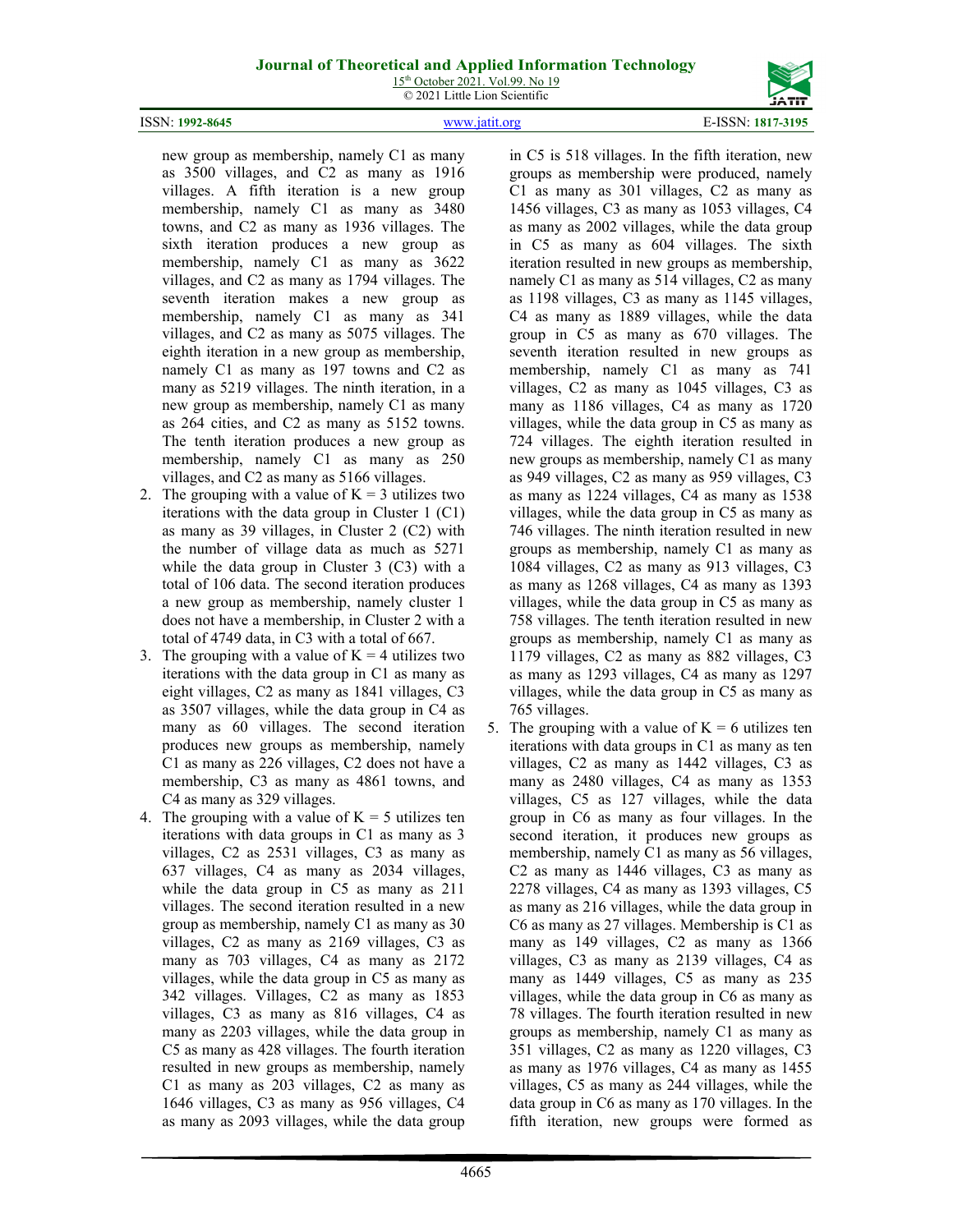15<sup>th</sup> October 2021. Vol.99. No 19 © 2021 Little Lion Scientific



membership, namely C1 as many as 709 villages, C2 as many as 1068 villages, C3 as many as 1690 villages, C4 as many as 1399 villages, C5 as many as 255 villages, while the data group in C6 as many as 295 villages. In the sixth iteration, new groups as membership were produced, namely C1 as many as 922 villages, C2 as many as 985 villages, C3 as many as 1467 villages, C4 as many as 1358 villages, C5 as many as 272 villages, while the data group in C6 as many as 412 villages. In the seventh iteration, new groups as membership were produced, namely C1 as many as 1026 villages, C2 as many as 950 villages, C3 as many as 1287 villages, C4 as many as 1342 villages, C5 as many as 287 villages, while the data group in C6 as many as 524 villages. The eighth iteration resulted in new groups as membership, namely C1 as many as 1082 villages, C2 as many as 931 villages, C3 as many as 1188 villages, C4 as many as 1283 villages, C5 as many as 313 villages, while the data group in C6 as many as 619 villages. The ninth iteration resulted in new groups as membership, namely C1 as many as 1097 villages, C2 as many as 921 villages, C3 as many as 1128 villages, C4 as many as 1257 villages, C5 as many as 340 villages, while the data group in C6 as many as 673 villages. The tenth iteration resulted in new groups as membership, namely C1 as many as 1120 villages, C2 as many as 902 villages, C3 as many as 1080 villages, C4 as many as 1230 villages, C5 as many as 358 villages, while the data group in C6 as many as 211 villages. In comparison, the data group in C6 is 619 villages. The ninth iteration resulted in new groups as membership, namely C1 as many as 1097 villages, C2 as many as 921 villages, C3 as many as 1128 villages, C4 as many as 1257 villages, C5 as many as 340 villages, while the data group in C6 as many as 673 villages. The tenth iteration resulted in new groups as membership, namely C1 as many as 1120 villages, C2 as many as 902 villages, C3 as many as 1080 villages, C4 as many as 1230 villages, C5 as many as 358 villages, while the data group in C6 as many as 211 villages. In comparison, the data group in C6 is 619 villages. The ninth iteration resulted in new groups as membership, namely C1 as many as 1097 villages, C2 as many as 921 villages, C3 as many as 1128 villages, C4 as many as 1257 villages, C5 as many as 340 villages, while the data group in C6 as many as 673 villages. The tenth iteration resulted in new groups as

4666

membership, namely C1 as many as 1120 villages, C2 as many as 902 villages, C3 as many as 1080 villages, C4 as many as 1230 villages, C5 as many as 358 villages, while the

data group in C6 as many as 211 villages. 6. The grouping with a value of  $K=7$  utilizes ten iterations with data groups in C1 as many as 100 villages, C2 as 1264 villages, C4 as many as 3126 villages, C5 as many as 475 villages, C6 as many as 395 while the data group in C7 as many as 46 villages. The second iteration resulted in new groups as membership, namely C1 as many as villages, C2 as many as 322 villages, C3 as many as 1241 villages, C4 as many as 2189 villages, C5 as many as 874 villages, C6 as many as 475 while the data group in C7 as many as 258 villages. In the third iteration, it produces new groups as membership, namely C1 as many as villages, C2 as many as 468 villages, C3 as many as 1140 villages, C4 as many as 1724 villages, C5 as many as 984 villages, C6 as many as 485 while the data group in C7 as many as 451 villages. The fourth iteration produces a new group as membership, namely C1 as many as villages, C2 as many as 541 villages, C3 as many as 998 villages, C4 as many as 1474 villages, C5 as many as 1001 villages, C6 as many as 472 while the data group in C7 as many as 593 villages. In the fifth iteration, new groups as membership were produced, namely C1 as many as villages, C2 as many as 587 villages, C3 as many as 899 villages, C4 as many as 1326 villages, C5 as many as 964 villages, C6 as many as 438 while the data group in C7 was 712 villages. The sixth iteration resulted in new groups as membership, namely C1 as many as villages, C2 as many as 621 villages, C3 as many as 824 villages, C4 as many as 1241 villages, C5 as many as 953 villages, C6 as many as 412 while the data group in C7 was 778 villages. The seventh iteration resulted in new groups as membership, namely C1 as many as villages, C2 as many as 634 villages, C3 as many as 782 villages, C4 as many as 1177 villages, C5 as many as 944 villages, C6 as many as 398 while the data group in C7 as many as 830 villages. The eighth iteration resulted in new groups as membership, namely C1 as many as villages, C2 as many as 646 villages, C3 as many as 739 villages, C4 as many as 1144 villages, C5 as many as 966 villages, C6 as many as 387 while the data group in C7 as many as 845 villages. The ninth iteration resulted in new groups as membership,

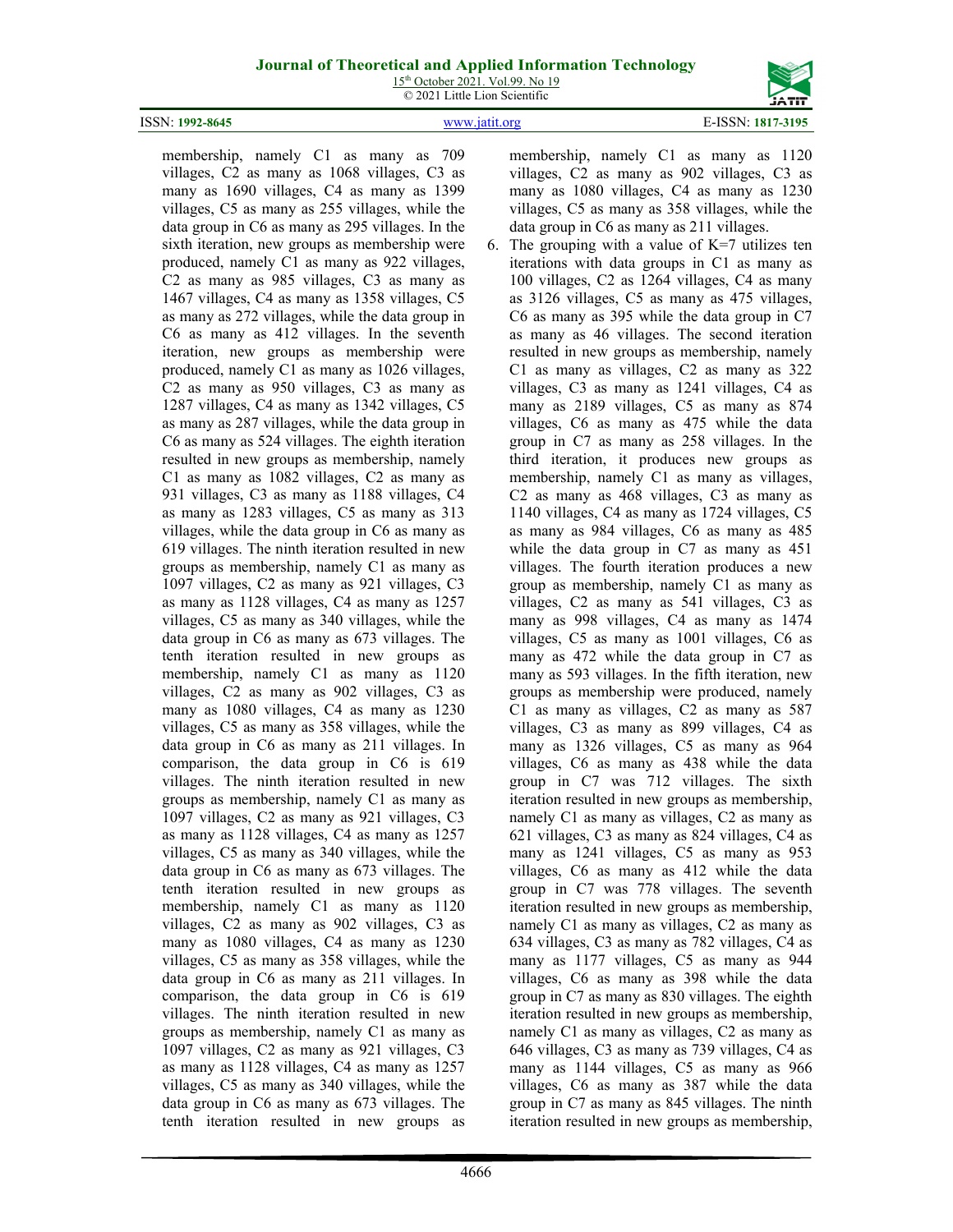15<sup>th</sup> October 2021. Vol.99. No 19 © 2021 Little Lion Scientific





namely C1 as many as villages, C2 as many as 648 villages, C3 as many as 713 villages, C4 as many as 1418 villages, C5 as many as 1281 villages, C6 as many as 326 while the data group in C7 as many as 314 villages. The tenth iteration resulted in new groups as membership, namely C1 as many as villages, C2 as many as 647 villages, C3 as many as 773 villages, C4 as many as 1199 villages, C5 as many as 1178 villages, C6 as many as 502 while the data group in C7 as many as 318 villages. The eighth iteration resulted in new groups as membership, namely C1 as many as villages, C2 as many as 646 villages, C3 as many as 739 villages, C4 as many as 1144 villages, C5 as many as 966 villages, C6 as many as 387 while the data group in C7 as many as 845 villages. The ninth iteration resulted in new groups as membership, namely C1 as many as villages, C2 as many as 648 villages, C3 as many as 713 villages, C4 as many as 1418 villages, C5 as many as 1281 villages, C6 as many as 326 while the data group in C7 as many as 314 villages. The tenth iteration resulted in new groups as membership, namely C1 as many as villages, C2 as many as 647 villages, C3 as many as 773 villages, C4 as many as 1199 villages, C5 as many as 1178 villages, C6 as many as 502 while the data group in C7 as many as 318 villages. The eighth iteration resulted in new groups as membership, namely C1 as many as villages, C2 as many as 646 villages, C3 as many as 739 villages, C4 as many as 1144 villages, C5 as many as 966 villages, C6 as many as 387 while the data group in C7 as many as 845 villages. The ninth iteration resulted in new groups as membership, namely C1 as many as villages, C2 as many as 648 villages, C3 as many as 713 villages, C4 as many as 1418 villages, C5 as many as 1281 villages, C6 as many as 326 while the data group in C7 as many as 314 villages. The tenth iteration resulted in new groups as membership, namely C1 as many as villages, C2 as many as 647 villages, C3 as many as 773 villages, C4 as many as 1199 villages, C5 as many as 1178 villages, C6 as many as 502 while the data group in C7 as many as 318 villages. C2 is 646 villages, C3 is 739 villages, C4 is 1144 villages, C5 is 966 villages, C6 is 387, while the data group in C7 is 845 villages. The ninth iteration resulted in new groups as membership, namely C1 as many as villages, C2 as many as 648 villages, C3 as many as 713 villages, C4 as many as 1418 villages, C5 as many as 1281 villages, C6 as many as 326 while the data

group in C7 as many as 314 villages. The tenth iteration resulted in new groups as membership, namely C1 as many as villages, C2 as many as 647 villages, C3 as many as 773 villages, C4 as many as 1199 villages, C5 as many as 1178 villages, C6 as many as 502 while the data group in C7 as many as 318 villages. C2 is 646 villages, C3 is 739 villages, C4 is 1144 villages, C5 is 966 villages, C6 is 387, while the data group in C7 is 845 villages. The ninth iteration resulted in new groups as membership, namely C1 as many as villages, C2 as many as 648 villages, C3 as many as 713 villages, C4 as many as 1418 villages, C5 as many as 1281 villages, C6 as many as 326 while the data group in C7 as many as 314 villages. The tenth iteration resulted in new groups as membership, namely C1 as many as villages, C2 as many as 647 villages, C3 as many as 773 villages, C4 as many as 1199 villages, C5 as many as 1178 villages, C6 as many as 502 while the data group in C7 as many as 318 villages. The ninth iteration resulted in new groups as membership, namely C1 as many as villages, C2 as many as 648 villages, C3 as many as 713 villages, C4 as many as 1418 villages, C5 as many as 1281 villages, C6 as many as 326 while the data group in C7 as many as 314 villages. The tenth iteration resulted in new groups as membership, namely C1 as many as villages, C2 as many as 647 villages, C3 as many as 773 villages, C4 as many as 1199 villages, C5 as many as 1178 villages, C6 as many as 502 while the data group in C7 as many as 318 villages. The ninth iteration resulted in new groups as membership, namely C1 as many as villages, C2 as many as 648 villages, C3 as many as 713 villages, C4 as many as 1418 villages, C5 as many as 1281 villages, C6 as many as 326 while the data group in C7 as many as 314 villages. The tenth iteration resulted in new groups as membership, namely C1 as many as villages, C2 as many as 647 villages, C3 as many as 773 villages, C4 as many as 1199 villages, C5 as many as 1178 villages, C6 as many as 502 while the data group in C7 as many as 318 villages.

7. The grouping with a value of  $K = 8$  utilizes ten iterations with data groups in C1 as many as five villages, C2 as 37 villages, C3 as many as 93 villages, C4 as many as 853 villages, C5 as many as 2707 villages, C6 as many as 1575 villages, C7 as many as 120 while the data group in C8 as many as 26 villages. In the second iteration resulted in new groups as membership, namely C1 as many as 33 villages,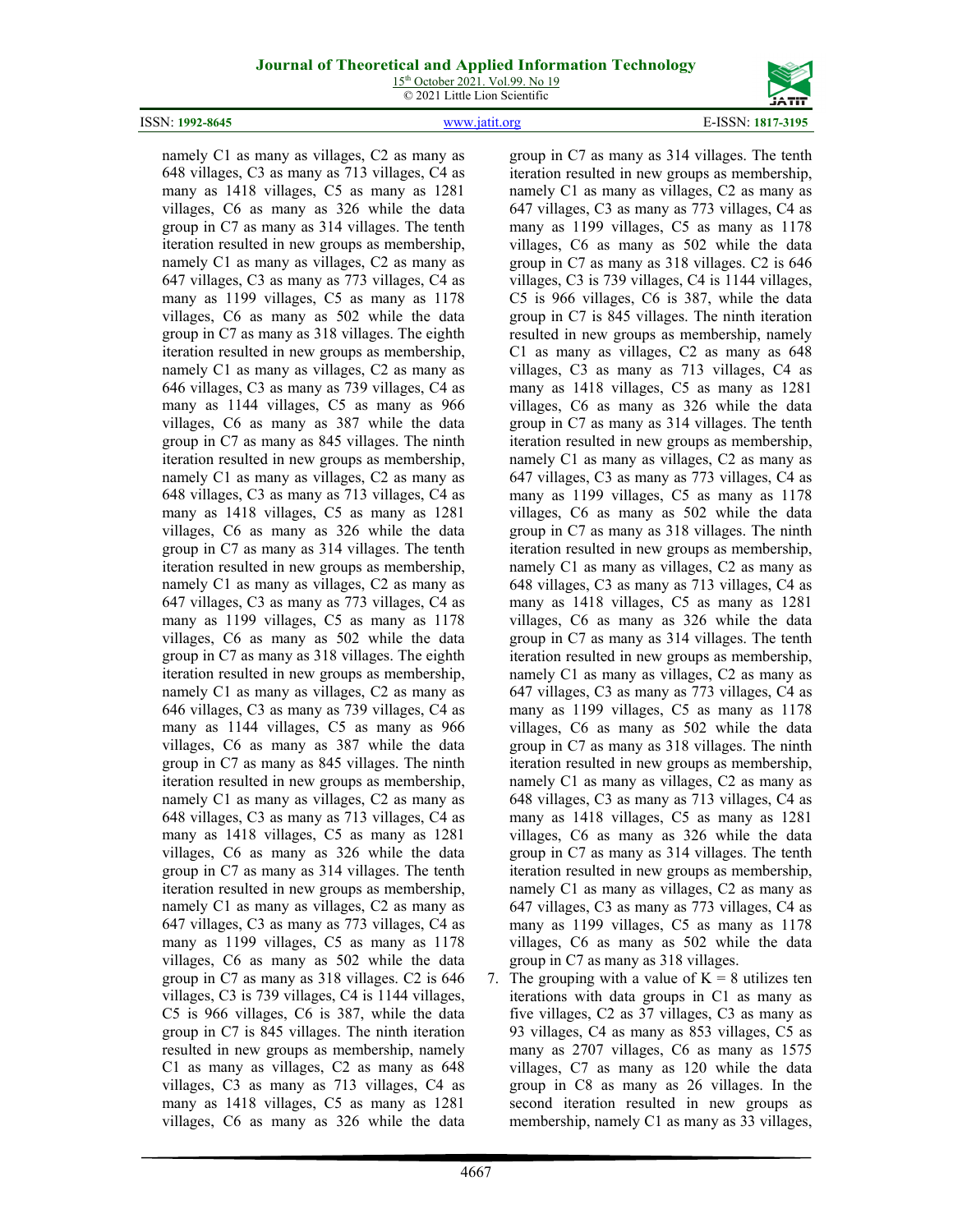15<sup>th</sup> October 2021. Vol.99. No 19 © 2021 Little Lion Scientific



ISSN: **1992-8645** [www.jatit.org](http://www.jatit.org/) E-ISSN: **1817-3195**

C2 as many as 96 villages, C3 as many as 185 villages, C4 as many as 929 villages, C5 as many as 2257 villages, C6 as many as 1655 villages, C7 as many as 191 while the data group in C8 as many as 70 villages. . In the third iteration resulted in new groups as membership, namely C1 as many as 149 villages, C2 as many as 130 villages, C3 as many as 278 villages, C4 as many as 908 villages, C5 as many as 1943 villages, C6 as many as 1575 villages, C7 as many as 227 while the data group in C8 as many as 206 villages. . In the fourth iteration resulted in new groups as membership, namely C1 as many as 376 villages, C2 as many as 165 villages, C3 as many as 355 villages, C4 as many as 821 villages, C5 as many as 1601 villages, C6 as many as 1493 villages, C7 as many as 202 while the data group in C8 as many as 394 villages. . In the fifth iteration resulted in new groups as membership, namely C1 as many as 533 villages, C2 as many as 248 villages, C3 as many as 74 villages, C4 as many as 1101 villages, C5 as many as 1333 villages, C6 as many as 1394 villages, C7 as many as 195 while the data group in C8 as many as 538 villages. . In the sixth iteration resulted in new groups as membership, namely C1 as many as 742 villages, C2 as many as 355 villages, C3 as many as 160 villages, C4 as many as 827 villages, C5 as many as 1208 villages, C6 as many as 1315 villages, C7 as many as 188 while the data group in C8 as many as 621 villages. . In the seventh iteration resulted in new groups as membership, namely C1 as many as 880 villages, C2 as many as 497 villages, C3 as many as 257 villages, C4 as many as 628 villages, C5 as many as 1026 villages, C6 as many as 1272 villages, C7 as many as 198 while the data group in C8 as many as 658 villages. . In the eighth iteration resulted in new groups as membership, namely C1 as many as 905 villages, C2 as many as 626 villages, C3 as many as 348 villages, C4 as many as 522 villages, C5 as many as 883 villages, C6 as many as 1247 villages, C7 as many as 211 while the data group in C8 as many as 674 villages. . In the ninth iteration resulted in new groups as membership, namely C1 as many as 891 villages, C2 as many as 674 villages, C3 as many as 432 villages, C4 as many as 481 villages, C5 as many as 837 villages, C6 as many as 1187 villages, C7 as many as 225 while the data group in C8 as many as 689 villages .

8. The grouping with a value of  $K=9$  utilizes two iterations with data groups in C1 as many as one village, C2 as many as ten villages, C3 as many as 241 villages, C4 as many as 140 villages, C5 as many as 1252 villages, C6 as many as 2716 villages, C7 as many as 977 villages, C8 as many as 63 while the data group in C9 is 16 villages. The second iteration resulted in a new group as membership, namely C1 as many as one village, C2 as many as 41 villages, C3 as many as 518 villages, C4 as many as 228 villages, C5 as many as 1015 villages, C6 as many as 2293 villages, C7 as many as 1129 villages, C8 as many as 138 while the data group in C9 as many as 53 villages. The third iteration resulted in new groups as membership, namely C1 as many as two villages, C2 as many as 172 villages, C3 as many as 530 villages, C4 as many as 463 villages, C5 as many as 958 villages, C6 as many as 1742 villages, C7 as many as 1220 villages, C8 is 175 while the data group in C9 is 154 villages. The fourth iteration resulted in new groups as membership, namely C1 as many as seven villages, C2 as many as 342 villages, C3 as many as 541 villages, C4 as many as 723 villages, C5 as many as 859 villages, C6 as many as 1308 villages, C7 as many as 1133 villages, C8 as many as 161 while the data group in C9 as many as 342 villages. The fifth iteration resulted in new groups as membership, namely C1 as many as 38 villages, C2 as many as 456 villages, C3 as many as 539 villages, C4 as many as 839 villages, C5 as many as 762 villages, C6 as many as 1129 villages, C7 as many as 1043 villages, C8 as many as 157 while the data group in C9 as many as 453 villages. The sixth iteration resulted in new groups as membership, namely C1 as many as 82 villages, C2 as many as 533 villages, C3 as many as 530 villages, C4 as many as 909 villages, C5 as many as 690 villages, C6 as many as 1004 villages, C7 as many as 946 villages, C8 as many as 158 while the data group in C9 as many as 564 villages. The seventh iteration resulted in new groups as membership, namely C1 as many as 48 villages, C2 as many as 598 villages, C3 as many as 545 villages, C4 as many as 951 villages, C5 as many as 675 villages, C6 as many as 910 villages, C7 as many as 913 villages, C8 as many as 169 while the data group in C9 as many as 607 villages. The eighth iteration resulted in new groups as membership, namely C1 as many as 87 villages, C2 as many as 622 villages, C3 as many as 540 villages, C4 as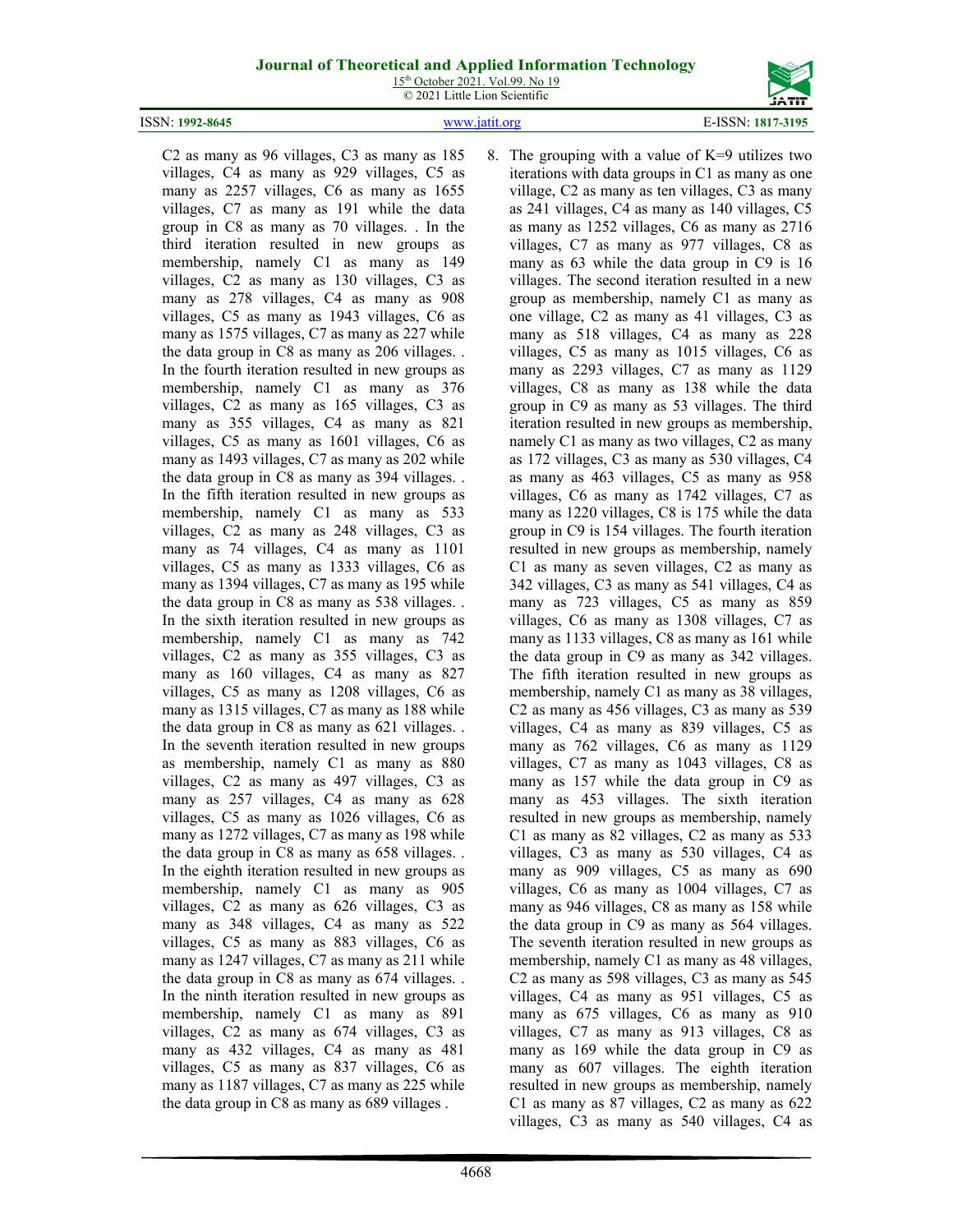15<sup>th</sup> October 2021. Vol.99. No 19 © 2021 Little Lion Scientific



ISSN: **1992-8645** [www.jatit.org](http://www.jatit.org/) E-ISSN: **1817-3195**

many as 994 villages, C5 as many as 639 villages, C6 as many as 854 villages, C7 as many as 868 villages, C8 as many as 180 while the data group in C9 as many as 632 villages. The ninth iteration resulted in new groups as membership, namely C1 as many as 126 villages, C2 as many as 627 villages, C3 as many as 537 villages, C4 as many as 1026 villages, C5 as many as 602 villages, C6 as many as 833 villages, C7 as many as 845 villages, C8 as many as 191 while the data group in C9 as many as 629 villages. The tenth iteration resulted in new groups as membership, namely C1 as many as 166 villages, C2 as many as 647 villages, C3 as many as 519 villages, C4 as many as 1018 villages, C5 as many as 584 villages, C6 as many as 818 villages, C7 as many as 823 villages, C8 as many as 197 while the data group in C9 as many as 644 villages.

9. The grouping with a value of  $K = 10$  utilizes two iterations with data groups in C1 as many as four villages, C2 as 14 villages, C3 as many as 196 villages, C4 as many as 187 villages, C5 as many as 1052 villages, C6 as many as 2631 villages, C7 as many as 1165 villages, C8 as many as 73 villages, C9 as many as 82 while the data group in C10 as many as 12 villages. The second iteration resulted in new groups as membership, namely C1 as many as 30 villages, C2 as many as 116 villages, C3 as many as 848 villages, C4 as many as 323 villages, C5 as many as 1068 villages, C6 as many as 1432 villages, C7 as many as 1044 villages, C8 as many as 330 villages, C9 as many as 162 while the data group in C10 as many as 63 villages. The third iteration resulted in new groups as membership, namely C1 as many as 96 villages, C2 as many as 252 villages, C3 as many as 875 villages, C4 as many as 413 villages, C5 as many as 905 villages, C6 as many as 1046 villages, C7 as many as 871 villages, C8 as many as 643 villages, C9 as many as 181 while the data group in C10 as many as 134 villages. The fourth iteration resulted in new groups as membership, namely C1 as many as 138 villages, C2 as many as 373 villages, C3 as many as 860 villages, C4 as many as 471 villages, C5 as many as 748 villages, C6 as many as 890 villages, C7 as many as 753 villages, C8 as many as 820 villages, C9 as many as 199 while the data group in C10 as many as 164 villages. The fifth iteration resulted in new groups as membership, namely C1 as many as 146 villages, C2 as many as 436 villages, C3 as many as 866 villages, C4 as

many as 488 villages, C5 as many as 683 villages, C6 as many as 824 villages, C7 as many as 712 villages, C8 as many as 875 villages, C9 as many as 196 while the data group in C10 as many as 190 villages. The sixth iteration resulted in a new group as membership, namely C1 as many as 170 villages, C2 is 494 villages, C3 is 860 villages, C4 is 497 villages, C5 is 626 villages, C6 is 779 villages, C7 is 699 villages, C8 is 877 villages, C9 is 203. In comparison, the data group in C10 is 211 villages. The seventh iteration resulted in new groups as membership, namely C1 as many as 217 villages, C2 as many as 534 villages, C3 as many as 837 villages, C4 as many as 504 villages, C5 as many as 568 villages, C6 as many as 764 villages, C7 as many as 679 villages, C8 as many as 882 villages, C9 as many as 211 while the data group in C10 as many as 220 villages. The eighth iteration resulted in new groups as membership, namely C1 as many as 271 villages, C2 as many as 561 villages, C3 as many as 810 villages, C4 as many as 505 villages, C5 as many as 530 villages, C6 as many as 741 villages, C7 as many as 681 villages, C8 as many as 871 villages, C9 as many as 229 while the data group in C10 as many as 217 villages. The ninth iteration resulted in new groups as membership, namely C1 as many as 315 villages, C2 as many as 575 villages, C3 as many as 769 villages, C4 as many as 491 villages, C5 as many as 523 villages, C6 as many as 742 villages, C7 as many as 679 villages, C8 as many as 856 villages, C9 as many as 251 while the data group in C10 as many as 215 villages. The tenth iteration resulted in new groups as membership, namely C1 as many as 350 villages, C2 as many as 592 villages, C3 as many as 740 villages, C4 as many as 476 villages, C5 as many as 518 villages, C6 as many as 727 villages, C7 as many as 672 villages, C8 as many as 841 villages, C9 as many as 281 while the data group in C10 as many as 219 villages. C7 as many as 679 villages, C8 as 856 villages, C9 as many as 251, while the data group in C10 as many as 215 villages. The tenth iteration resulted in new groups as membership, namely C1 as many as 350 villages, C2 as many as 592 villages, C3 as many as 740 villages, C4 as many as 476 villages, C5 as many as 518 villages, C6 as many as 727 villages, C7 as many as 672 villages, C8 as many as 841 villages, C9 as many as 281 while the data group in C10 as many as 219 villages. C7 as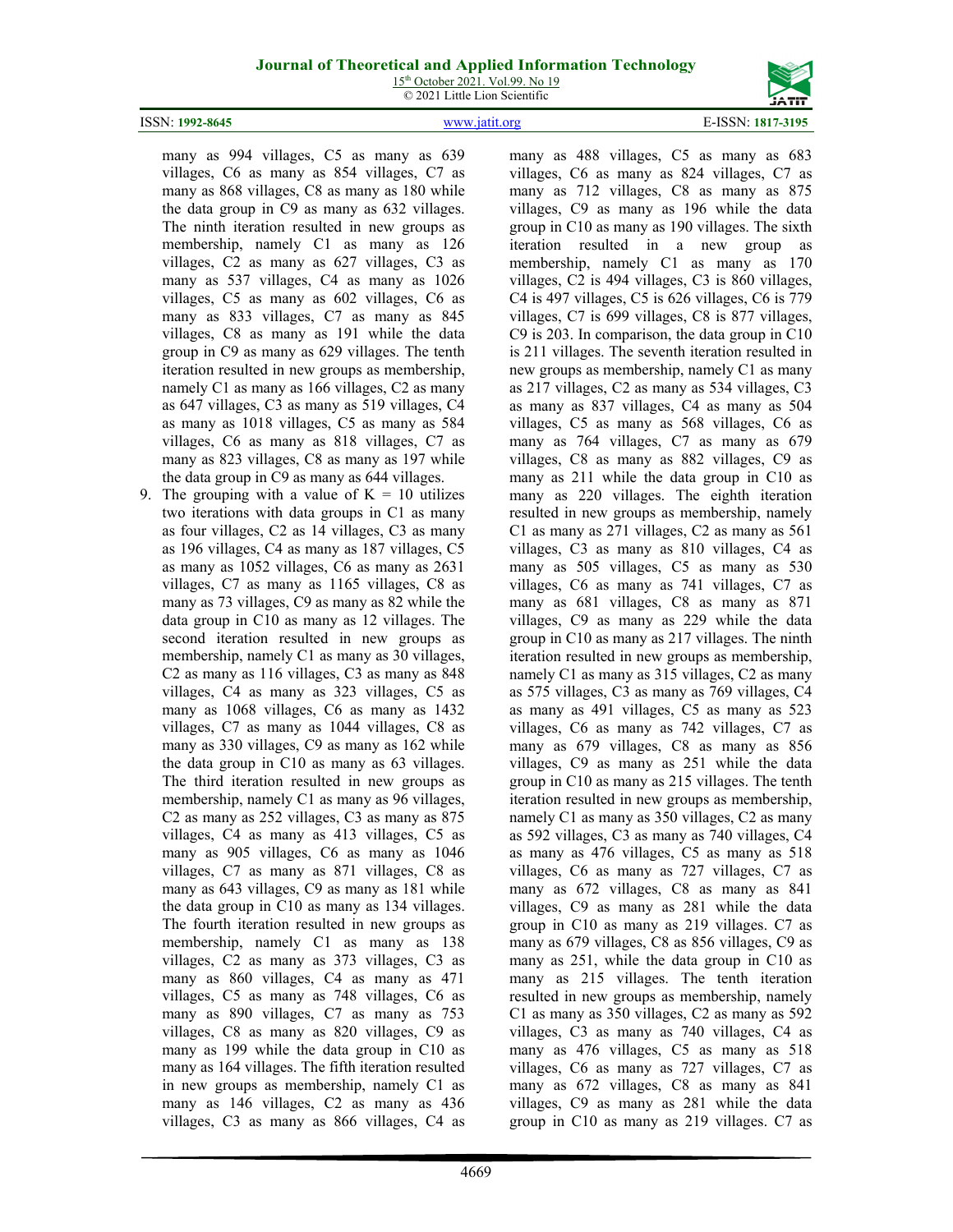15<sup>th</sup> October 2021. Vol.99. No 19 © 2021 Little Lion Scientific



#### ISSN: **1992-8645** [www.jatit.org](http://www.jatit.org/) E-ISSN: **1817-3195**

many as 679 villages, C8 as 856 villages, C9 as many as 251, while the data group in C10 as many as 215 villages. The tenth iteration resulted in new groups as membership, namely C1 as many as 350 villages, C2 as many as 592 villages, C3 as many as 740 villages, C4 as many as 476 villages, C5 as many as 518 villages, C6 as many as 727 villages, C7 as many as 672 villages, C8 as many as 841

villages, C9 as many as 281 while the data group in C10 as many as 219 villages.

#### **4.2 Determining the Best Cluster**

The process of determining the best cluster uses the Elbow Method by finding the SSE (sum of squared-error) value with information the closer to the elbow in the graph, the better the Clustering. The SSE value for the entire cluster from the cluster with a value of  $K=2$  to  $K=10$  is described in the following table.

| No.                      | <b>IKS</b> | IKE    | IKL    | Tuble 14. Sum of Squared Error Tuble with $K=2$ rathe.<br><b>Distance</b> | <b>STD</b> | <b>SSE</b>  |
|--------------------------|------------|--------|--------|---------------------------------------------------------------------------|------------|-------------|
|                          |            |        |        |                                                                           |            |             |
|                          | 0.7029     | 0.5167 | 0.6    | 0.274783912                                                               | $-0.02782$ | 0.000773679 |
| 2                        | 0.7029     | 0.45   | 0.6    | 0.224618403                                                               | $-0.07798$ | 0.006080973 |
| 3                        | 0.7829     | 0.6333 | 0.6    | 0.393806978                                                               | 0.091208   | 0.008318896 |
| 4                        | 0.6171     | 0.5    | 0.6667 | 0.303849852                                                               | 0.001251   | 1.56464E-06 |
| $\overline{\phantom{1}}$ | 0.6343     | 0.45   | 0.6    | 0.219752566                                                               | $-0.08285$ | 0.006863531 |
| 5412                     | 0.7029     | 0.5333 | 0.6667 | 0.329057336                                                               | 0.026458   | 0.000700044 |
| 5413                     | 0.5657     | 0.5333 | 0.8667 | 0.492069763                                                               | 0.189471   | 0.035899171 |
| 5414                     | 0.5429     | 0.35   | 0.6667 | 0.253571808                                                               | $-0.04903$ | 0.002403665 |
| 5415                     | 0.5886     | 0.35   | 0.6    | 0.176589589                                                               | $-0.12601$ | 0.015878371 |
| 5416                     | 0.5486     | 0.3333 | 0.6667 | 0.2480686                                                                 | $-0.05453$ | 0.002973564 |
| Sum                      |            |        |        | 1638.876                                                                  |            |             |
| Mean                     |            |        |        |                                                                           | 0.302599   |             |
| <b>SSE</b>               |            |        |        |                                                                           |            | 48.95251035 |

*Table 14. Sum of Squared Error Table with K=2 Value.*

*Table 15. Sum of Squared Error Table with K=4 Value.*

| No         | IKS    | IKE    | IKL    | Distance    | <b>STDV</b> | <b>SSE</b> |
|------------|--------|--------|--------|-------------|-------------|------------|
|            | 0.7029 | 0.5167 | 0.6    | 0.015624669 | $-0.13805$  | 0.019057   |
| 2          | 0.7029 | 0.45   | 0.6    | 0.079920487 | $-0.07375$  | 0.005439   |
| 3          | 0.7829 | 0.6333 | 0.6    | 0.129913961 | $-0.02376$  | 0.000564   |
| 4          | 0.6171 | 0.5    | 0.6667 | 0.098490981 | $-0.05518$  | 0.003045   |
| 5          | 0.6343 | 0.45   | 0.6    | 0.111190226 | $-0.04248$  | 0.001805   |
| 5412       | 0.7029 | 0.5333 | 0.6667 | 0.010645236 | $-0.14303$  | 0.020457   |
| 5413       | 0.5657 | 0.5333 | 0.8667 | 0.194650036 | 0.040977    | 0.001679   |
| 5414       | 0.5429 | 0.35   | 0.6667 | 0.245018244 | 0.091345    | 0.008344   |
| 5415       | 0.5886 | 0.35   | 0.6    | 0.217724762 | 0.064052    | 0.004103   |
| 5416       | 0.5486 | 0.3333 | 0.6667 | 0.253693243 | 0.10002     | 0.010004   |
| Sum        |        |        |        | 832.2923198 |             |            |
| Mean       |        |        |        |             | 0.15367288  |            |
| <b>SSE</b> |        |        |        |             |             | 51.35904   |

| Table 16 Sum of Squared Error Table with $K = 10$ . |  |  |  |  |  |  |  |  |
|-----------------------------------------------------|--|--|--|--|--|--|--|--|
|-----------------------------------------------------|--|--|--|--|--|--|--|--|

|                          |            |        |        | $\omega$ quarente en 1917 - Labelo III eta $\pm$ | $\ddotsc$   |            |
|--------------------------|------------|--------|--------|--------------------------------------------------|-------------|------------|
| No                       | <b>IKS</b> | IKE    | IKL    | Distance                                         | <b>STDV</b> | <b>SSE</b> |
|                          | 0.7029     | 0.5167 | 0.6    | 0.050222                                         | $-0.00898$  | 8.06E-05   |
| 2                        | 0.7029     | 0.45   | 0.6    | 0.042728                                         | $-0.01647$  | 0.000271   |
| 3                        | 0.7829     | 0.6333 | 0.6    | 0.075259                                         | 0.016057    | 0.000258   |
| 4                        | 0.6171     | 0.5    | 0.6667 | 0.054193                                         | $-0.00501$  | 2.51E-05   |
| $\overline{\mathcal{L}}$ | 0.6343     | 0.45   | 0.6    | 0.010413                                         | $-0.04879$  | 0.00238    |
| 5412                     | 0.7029     | 0.5333 | 0.6667 | 0.036482                                         | $-0.02272$  | 0.000516   |
| 5413                     | 0.5657     | 0.5333 | 0.8667 | 0.116994                                         | 0.057792    | 0.00334    |
| 5414                     | 0.5429     | 0.35   | 0.6667 | 0.023505                                         | $-0.0357$   | 0.001274   |
| 5415                     | 0.5886     | 0.35   | 0.6    | 0.04867                                          | $-0.01053$  | 0.000111   |
| 5416                     | 0.5486     | 0.3333 | 0.6667 | 0.040502                                         | $-0.0187$   | 0.00035    |
| Sum                      |            |        |        | 320.6359                                         |             |            |
| Mean                     |            |        |        |                                                  | 0.059202    |            |
| SSE                      |            |        |        |                                                  |             | 6.305328   |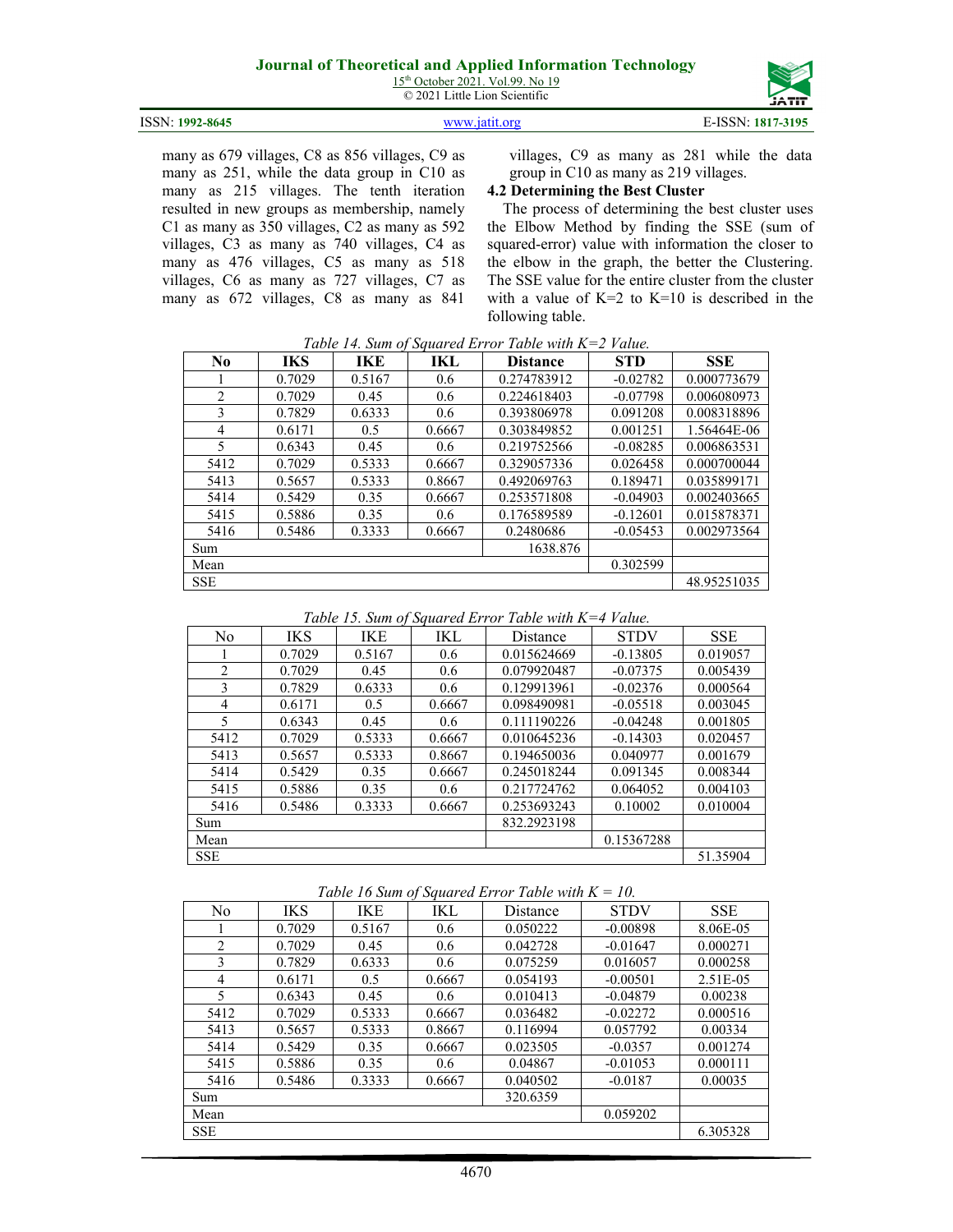|                 |               | ------            |
|-----------------|---------------|-------------------|
| ISSN: 1992-8645 | www.19tit.org | E-ISSN: 1817-3195 |
|                 |               |                   |

Based on the SSE value of each cluster, the overall value is generated from the value of  $K = 2$ to the value of  $K = 10$  with the description in the following table:

*Table 17. Sum of Squared Error.*

| Nilai K | SSE      |
|---------|----------|
| 2       | 48.95251 |
| 3       | 29.2833  |
| 4       | 51.35904 |
| 5       | 9.770379 |
| 6       | 8.210143 |
|         | 7.947435 |
| 8       | 7.466088 |
| q       | 6.251741 |
|         | 6.305328 |

With the SSE chart with the following image:



From the village status cluster analysis that has been developed, a comparison process is carried out on the data groups that the village ministry has poured with a total of five village status groups with the results of the application of the K-means algorithm with clusters with a value of  $K = 5$ , group descriptions in the following table:

|                         | Village Status Group   |         |  |  |
|-------------------------|------------------------|---------|--|--|
| Village Status          | Ministry of<br>Village | K-Means |  |  |
| Independent Village     |                        | 765     |  |  |
| <b>Advanced Village</b> | 202                    | 1297    |  |  |
| Developing Village      | 2443                   | 1293    |  |  |
| Underdeveloped          | 2040                   | 882     |  |  |
| Village                 |                        |         |  |  |
| Very                    |                        |         |  |  |
| Underdeveloped          | 727                    | 1179    |  |  |
| Village                 |                        |         |  |  |
| Total                   | 5416                   | 5416    |  |  |

*Table 18. Group Descriptions In The Following*

Based on the description of the table, the difference between the calculation of k-means and the selection of the value of  $K=5$  has a very significant difference where the calculation of Kmeans provides information according to the iteration used to produce a new status, namely the difference in the level of independent villages reaching an increase of 761 villages, advanced villages from 202 experienced an increase in data of 1095 data, developing villages with the K-Means algorithm decreased by a difference of 1150 villages, underdeveloped villages fell based on the K-Means algorithm with a difference of 1158. Very underdeveloped villages increased up to a difference of 452. Graph of grouping and contrast with the following chart this :



*Figure 4. Group Difference Image With K-Means Algorithm*

By utilizing the elbow method, the SEE values for each Clustering are found sequentially with parameter values 2 to 10 are 48.95251, 29.2833, 51.35904, 9.770379, 8.210143, 7.947435, 7.466088, 6.251741, 6.305328, the SSE value is used as part of the graph formation. It provides information that the value closest to the elbow with the SSE value is 51.35904, so that the information provided through the use of the elbow method is that the 4th cluster is the best.

#### **5. CONCLUSION**

Following the tests and discussions that have been described in the research, the k-means algorithm can group village status by experimenting with cluster selection starting from the number of clusters 2 to the number of sets 10. The comparison obtained is based on the village status of the village ministry of village groups with the k algorithm. means by selecting the value of  $K = 5$  with various groups and the difference in the value of independent village status reaching an increase of 761 villages, developed villages from 202 experiencing an increase in data by 1095 data, developing villages using the K-Means algorithm decreased by a difference of 1150 villages,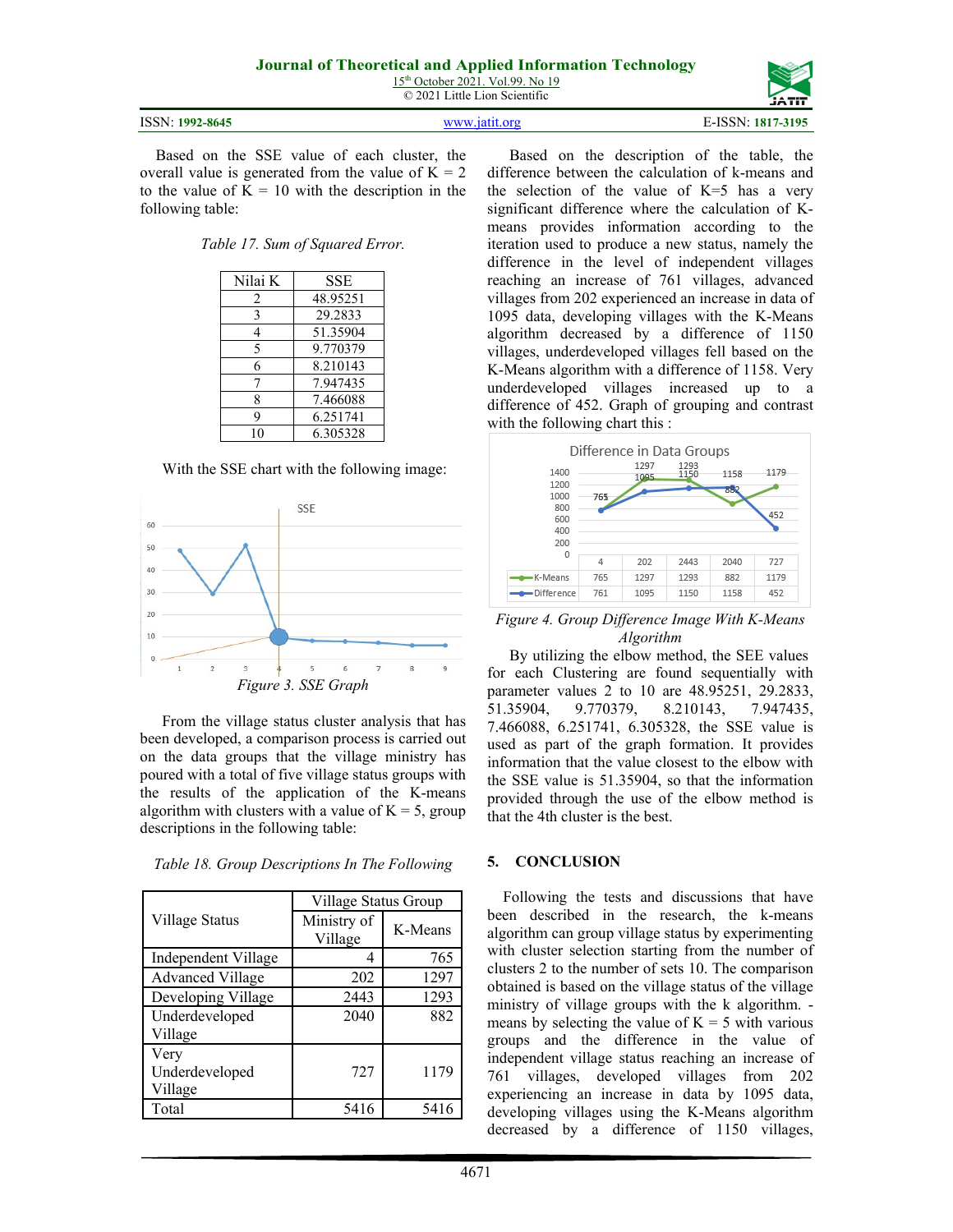|  | 15 <sup>th</sup> October 2021. Vol.99. No 19 |  |  |
|--|----------------------------------------------|--|--|
|  | © 2021 Little Lion Scientific                |  |  |

| ISSN: 1992-8645<br>www.jatit.org | E-ISSN: 1817-3195 |
|----------------------------------|-------------------|
|----------------------------------|-------------------|

underdeveloped villages decreased based on the K-Means Algorithm with a difference of 1158. Very underdeveloped villages increased to a difference of 452. Testing with the Elbow Method provides information and offers the best cluster for grouping village status. The number of groups is four groups with an independent status, Advanced, Developing, lagging.

# **ACKNOWLEDGEMENT**

The researcher would like to thank the Ministry of Education, Culture, Research, and Technology. In particular, RISTEK-BRIN facilitated the implementation of this research.

### **REFERENCES:**

- [1] 2015 Kementrian Desa. Pembangunan Daerah Tertinggal dan Transmigrasi, "Indeks Desa Membangun 2015," *Kementrian Desa. Pembang. Drh. Tertinggal dan Transm.*, 2015.
- [2] P. M. Hasugian, H. D. Hutahaean, B. Sinaga, Sriadhi, and S. Silaban, "Villages Status Classification Analysis Involving K-Means Algorithm to Support Kementerian Desa Pembangunan Daerah Tertinggal dan Transmigrasi Work Programs," *J. Phys. Conf. Ser.*, vol. 1641, no. 1, 2020. [https://doi.org/10.1088/1742-](https://doi.org/10.1088/1742-6596/1641/1/012058) [6596/1641/1/012058](https://doi.org/10.1088/1742-6596/1641/1/012058)
- [3] D. J. P. dan P. M. D. Kementerian Desa Pembangunan Daerah Tertinggal dan Transmigrasi, *Indeks Desa Membangun (IDM)*. 2020.
- [4] S.- Suroso, "Kebijakan Pembangunan Desa Tertinggal Berbasis Indeks Desa Membangun (IDM) dan Potensi Lokal," *J. Litbang Media Inf. Penelitian, Pengemb. dan IPTEK*, vol. 16, no. 1, pp. 47–62, 2020. <https://doi.org/10.33658/jl.v16i1.167>
- [5] D. P. Ismi, S. Panchoo, and Murinto, "K-means clustering based filter feature selection on high dimensional data," *Int. J. Adv. Intell. Informatics*, 2016.<https://doi.org/10.26555/ijain.v2i1.54>
- [6] A. P. Windarto, "Implementation of Data Mining on Rice Imports by Major Country of Origin Using Algorithm Using K-Means Clustering Method," *Int. J. Artif. Intell. Res.*, vol. 1, no. 2, p. 26, 2017.<https://doi.org/10.29099/ijair.v1i2.17>
- [7] A. Dharmarajan and T. Velmurugan, "Performance analysis on K-means and fuzzy Cmeans clustering algorithms using CT-DICOM images of lung cancer," *J. Adv. Res. Dyn. Control Syst.*, 2019. <https://doi.org/10.5373/JARDCS/V11/20192597>
- [8] W. A. Günther, M. H. Rezazade Mehrizi, M. Huysman, and F. Feldberg, "Debating big data: A literature review on realizing value from big data," *J. Strateg. Inf. Syst.*, 2017. <https://doi.org/10.1016/j.jsis.2017.07.003>
- [9] E. Rendón, I. Abundez, A. Arizmendi, and E. M. Quiroz, "Internal versus External cluster validation indexes," *Int. J. Comput. Commun.*, 2011.
- [10] S. Rani and G. Sikka, "Recent Techniques of Clustering of Time Series Data: A Survey," *Int. J. Comput. Appl.*, 2012. <https://doi.org/10.5120/8282-1278>
- [11] K. Hammouda, "A Comparative Study of Data Clustering Techniques," *Int. J. Res. Comput. Sci.*, 2011.
- [12] P. Rai and S. Singh, "A Survey of Clustering Techniques," *Int. J. Comput. Appl.*, 2010. <https://doi.org/10.5120/1326-1808>
- [13] T. M. Kodinariya and P. R. Makwana, "Review on determining the number of Cluster in K-Means Clustering," *Int. J. Adv. Res. Comput. Sci. Manag. Stud.*, 2013.
- [14] L. Waltman, N. J. van Eck, and E. C. M. Noyons, "A unified approach to mapping and clustering of bibliometric networks," *J. Informetr.*, 2010. <https://doi.org/10.1016/j.joi.2010.07.002>
- [15] D. Meister and J. Bittner, "Parallel BVH construction using k-means clustering," *Vis. Comput.*, vol. 32, no. 6–8, pp. 977–987, 2016. <https://doi.org/10.1007/s00371-016-1241-0>
- [16] W. Hardi, W. A. Kusuma, and S. Basuki, "Clustering topic groups of documents using K-Means algorithm: Australian Embassy Jakarta media releases 2006-2016," *Berk. Ilmu Purpose. Dan Inf.*, vol. 15, no. 2, p. 226, 2019. <https://doi.org/10.22146/bip.36451>
- [17] P. V Sankarganesh and P. Sripriya, "Fuzzy Bat based Cluster Center Selection Algorithm (FBCCSA) Improved K-Means Algorithm for Type 2 Diabetes Mellitus Prediction," *Int. J. Recent Technol. Eng.*, vol. 8, no. 4S5, pp. 128– 133, 2020. <https://doi.org/10.35940/ijrte.D1003.1284S519>
- [18] G. F. Nama, L. Hakim, and Junaidi, "Implementation of K-means technique in data mining to cluster researchers google scholar profile," *Int. J. Eng. Adv. Technol.*, vol. 9, no. 1, pp. 3654–3660, 2019. <https://doi.org/10.35940/ijeat.A2708.109119>
- [19] K. Zhou and S. Yang, "Effect of cluster size distribution on clustering: a comparative study of k-means and fuzzy c-means clustering," *Pattern Anal. Appl.*, vol. 23, no. 1, pp. 455–466, 2020. <https://doi.org/10.1007/s10044-019-00783-6>